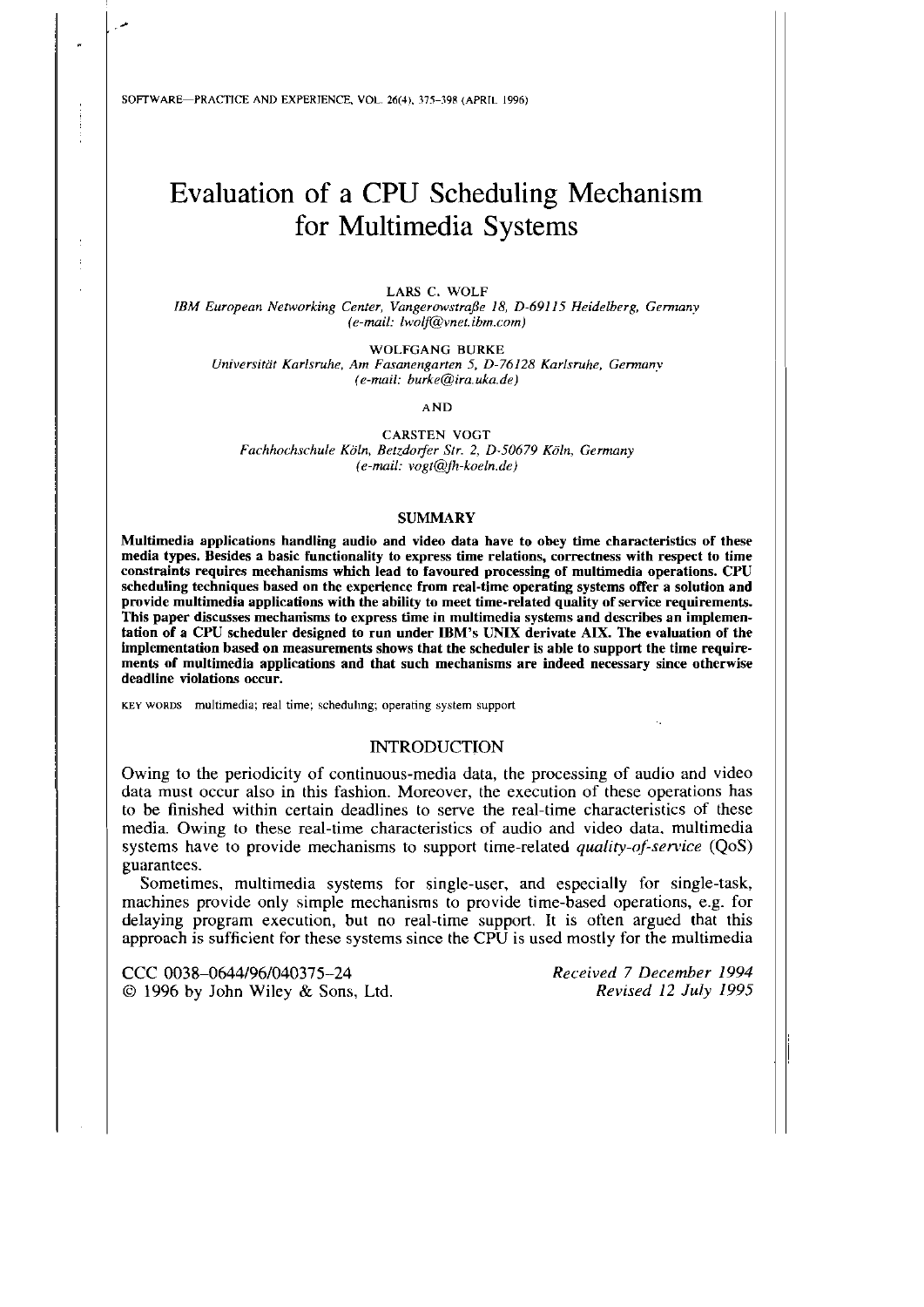$\lambda$ 

application during its run time. In those situations where the user has another timeconsuming application running, it is easy for him to abandon that application. For multi-User and server systems such as video-on-demand Servers, this assumption is not valid. Other user applications can disturb multimedia applications in such a way that the perceived  $QoS$  is not acceptable. Real-time CPU scheduling techniques which serve multimedia application processing with respect to their time-cnticality provide a solution to these problems.

This paper first discusses various methods to express time in multimedia systems. Then a real-time scheduling algorithm and its implementation for IBM's AIX Version **3** operating system is described. Work for OS/2 has been discussed in Reference 1. This is part of our work on the transport system HeiTS (Heidelberg Transport System)<sup>2</sup> which offers real-time communication support for distributed multimedia applications.

Our goal is to show how a general-purpose operating system that is widely available on the market can be used for the processing of multimedia applications without a modification of its kerne1 strnctures. We did not intend to develop a new real-time system that is specifically tailored to multimedia requirements.

## EXPRESSING TIME IN MULTIMEDIA SYSTEMS

Various ways to express time in multimedia systems exist which place different amounts of burden on the application programmer and provide different kinds of real-time support. For simple programs, the mechanisms described in the next two sections are sufficient. In those cases, the timely operation is either hidden in high-level functions or is based on U0 adapter characteristics.

Programs which perform more complex tasks than just moving data from an input device to an output device often have to execute certain operations after some specified time. Hence, an operating system driven control of timing is needed. Consider, for instance, a server which reads data from a disk and sends it over a network periodicsilly. In this Scenario. neither the input device, the disk, nor the output device, the network, operate periodically. Therefore, the operating system must provide appropnate control mechanisms. Such mechanisms are explained after the next two sections.

## **Hidden timing**

Often, multimedia environments for stand-alone computer systems offer library functions which allow a programmer to play audio or video data in a simple way, e.g. consider a function such as **play\_audio\_file**. These functions perform the steps necessary to present the information to the user and hide the actual handling of time in their program code. Their use is simple for the application programmer, however, they serve only a closed set of applications. The functions cannot be adapted to specific application needs, e.g. to retrieve continuous-media data from the system, perform some application-dependent processing and present the result directly to a human user. Internally, these functions are based on some of the methods described in the following sections.

## **Adapter-based timing**

For some simple programs, e.g. programs playing audio data stored on disk via an audio adapter. it may not be necessary to use explicit programming techniques to pro-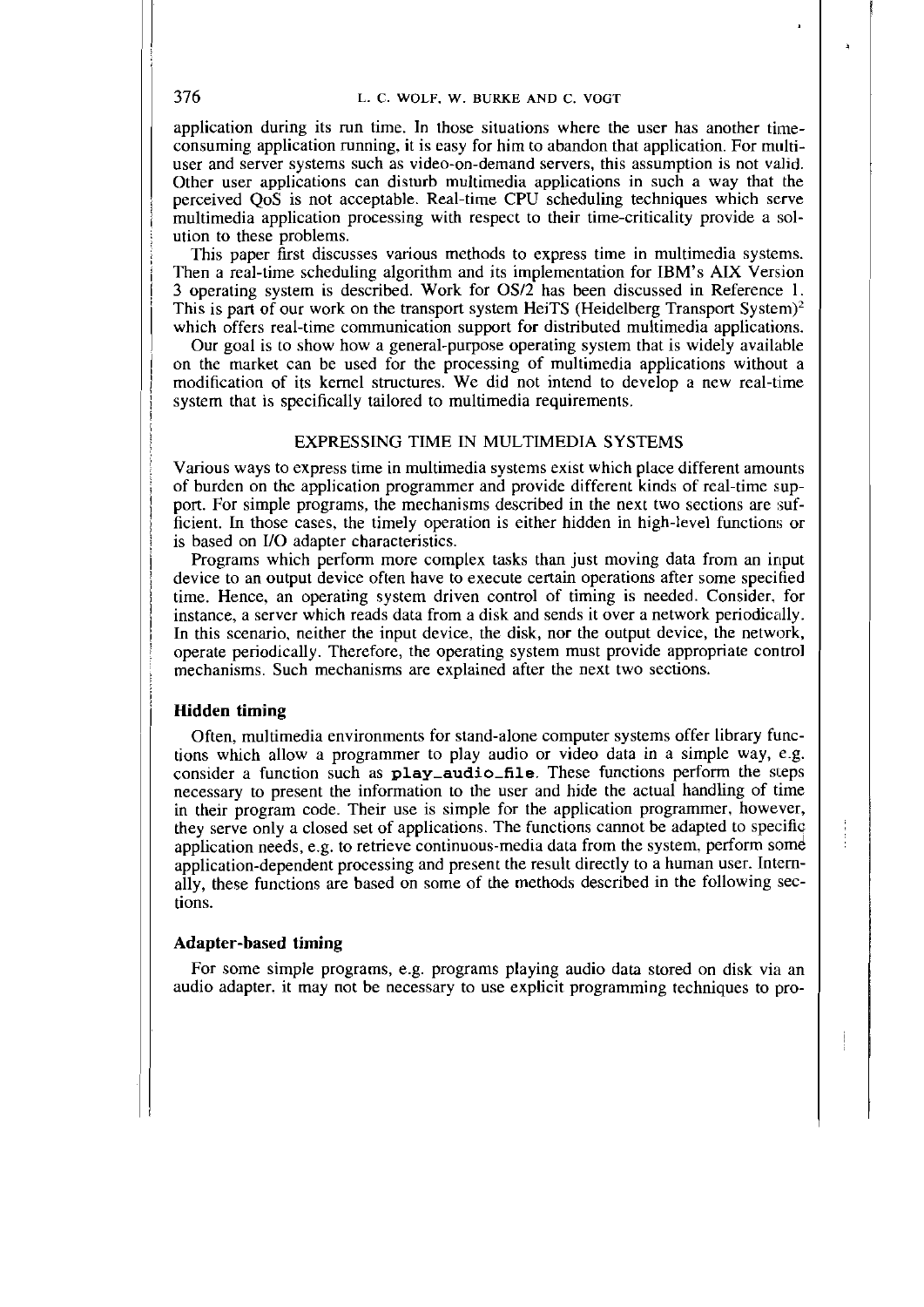

*Figure I. Adapter bused riming* 

vide timely operation. Such programs can rather be based on the characteristics of the output device, e.g. the audio adapter. This adapter provides some buffer space in form of a FIFO queue into which the program writes data to be played. The adapter's processor reads data from the buffer and converts it into sound waves. If the buffer is full, the program is blocked from further processing. If the adapter's processor has removed data from the huffer space the process can be unblocked and continue processing as detailed in Figure 1.

## Loop/delay

 $\bar{z}$ 

The methods descnbed in the last two sections are only sufficient for simple applications. Now, mechanisms for more complex programs are discussed.

An approach often taken by application programmers for writing periodic programs is the use of **loop/delay** constructs. These constructs rely on mechanisms provided by most operating systems to delay the execution of a program for a certain amount of time, such as UNIX's **sleep** function. They are used in the following way where **f** denotes some function for processing the data:

```
get-tirne(t); 
while (read(data) != eof) ( 
f (data) ; 
    write(data); 
    t = t + period;get-tirne(t1); 
    delay(t-tl); 
1
```
While such constructs avoid the influence of the actual execution time of the operations, in a preemptive multi-tasking environment—or due to interrupt processing—this approach is not correct since the Statements are not executed atomically. Any preemption between the calculation of the length of the delay penod and its use in the delay operation leads to time drifts since in that case the computed value is too large and the delay too long. Using a function which delays the execulion until a specified point in time instead of delaying a specified amount of time can solve this problern: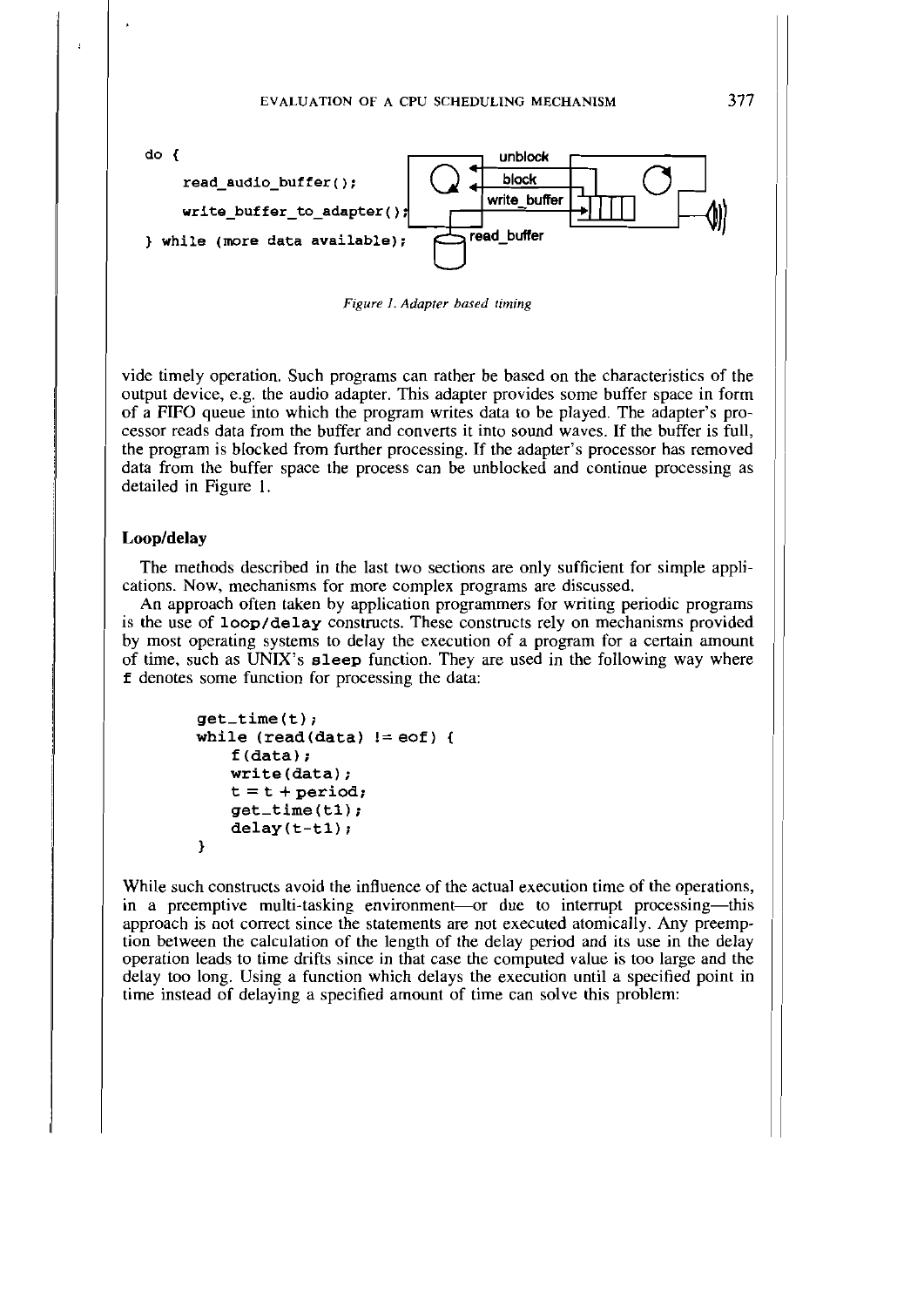```
get-time(t); 
while (read(data) != <b>eof) {<br>
f (data);
    write (data) ; 
    t = t + period;delay-until(t); 
1
```
The same problem has been recognized in Ada83, and the Ada9X revision took this into account by the introduction of the above-mentioned delay until primitive.<sup>3</sup> A functionally similar primitive can also be found in Chimera II.<sup>4</sup>

Although this approach leads to correct timing, it places the burden of time handling and temporal state information management on the application programmer. It is hetter, and safer, to have the underlying operating system do this work.

## **Asynchronous events**

Notifications hy asynchronous events may he used hy programs dealing with devices where the event indicates that some change in the device state has occurred. Similarly, this may he used to indicate timer expirations. Processing these events leads to the execution of specific program sequences, often called signals handlers or callhack functions, to reflect the changed system state.

This method separates time handling and functionaI specification. However, often only suhsets of functions may he executed in an event handler, which means that only state changing operations such as setting flags may he performed hut no regular application processing. Furthermore, mutual exclusion between the application program and the event handler during access to shared data structures has to he enforced to avoid state inconsistency. Owing to the non-determinism of asynchronous events it is a general fact that those programs are hard to analyse and to dehug hecause in suhsequent executions the order of events can he different.

## **Periodic threads**

**1** 

*Periodic threads* are threads which perform their operations at fixed periodic points in time without explicitly specified intervention by the application programmer. Periodic threads are descrihed for example in References 5, 6 and 7. Using periodic threads, the programmer specifies some characteristics of the thread such as **estimated processing time, period** and **entry-point.** In each period, a thread is created which calls the specified entry point, executes the given functions, which take ahout the estimated time and exits:

 $\overline{\phantom{a}}$ 

```
create-periodic-thread(entry-point, 
                          processing-time, period); 
. . . 
entry\_point()1 
   /' the actual computation '/ 
   f();
```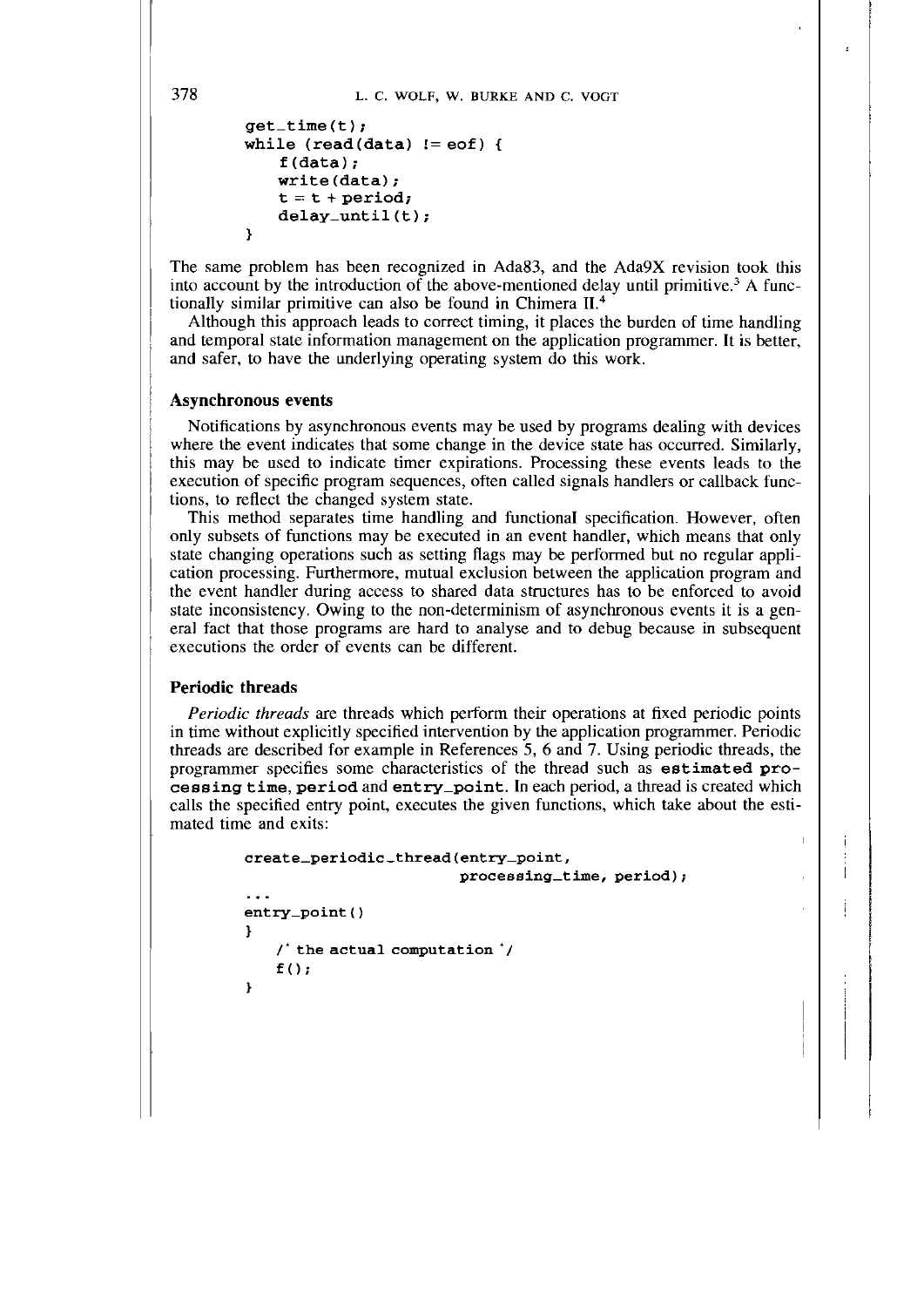This approach separates functional and temporal specification in a similar fashion as the asynchronous event handling approach does. However, the functionality provided by the periodic thread and the asynchronous event handling method are different, i.e. in the periodic approach the tasks are inherently periodic in nature and the limitations of the event handling approach do not apply to the periodic thread model. Additionally, the periodic thread model provides the underlying system components with information about resource usage.

#### **Periodic processes**

Ť

Ċ  $\overline{\phantom{a}}$ 

> Periodic processes are similar to periodic threads. Since process creation is much more expensive than thread creation, the process does not exit after the execution of each period's operations but calls a function **schedule-me** to wait for the beginning of the next period.\* Thus, the execution scheme differs slightly:

```
p= create-new-process ( ) ; 
inform-echeduler(p, processing-time, period); 
\mathbf{A}while (TRUE) ( 
    echedule-me ( ) ; 
    /* the actual computation */ 
    £();
1
```
The principal characteristics of this approach are the same as of the periodic thread model, and differences are mostly related to operating system abstractions.

Note that the function **schedule-me** can be easily implemented using the **delay-until** primitive. However, with **echeduleme** the programmer need not care about the calculation of times; this is done by the operating system.

## **Evaluation**

**As** the summary in Table I illustrates, the first three methods do not suppon a separation of temporal and functional specification and place burden on the application pro-

| regio i momoge to exprese mno           |                                                    |                                       |
|-----------------------------------------|----------------------------------------------------|---------------------------------------|
| <b>Scheme</b>                           | Functional and temporal<br>specification separated | Applicability of real-time<br>methods |
| Hidden timing<br>Adapter-based timing   |                                                    |                                       |
| Loop/delay                              |                                                    |                                       |
| Asynchronous events<br>Periodic threads |                                                    |                                       |
| Periodie processes                      |                                                    |                                       |

Table I. Methods to express time

\* **Ii** is, of **course,** possible to **use** this approach wiih ihreads **as wcll and** may. therefore. **be** vicwed **rnore as** an implemenfation rhan a modelling deiail. Also, thread irnplernenraiion ceehniquei exirr which **reduce** ihe **cost** for rhread creation such **as**  'reclaiming threads'.<sup>8</sup>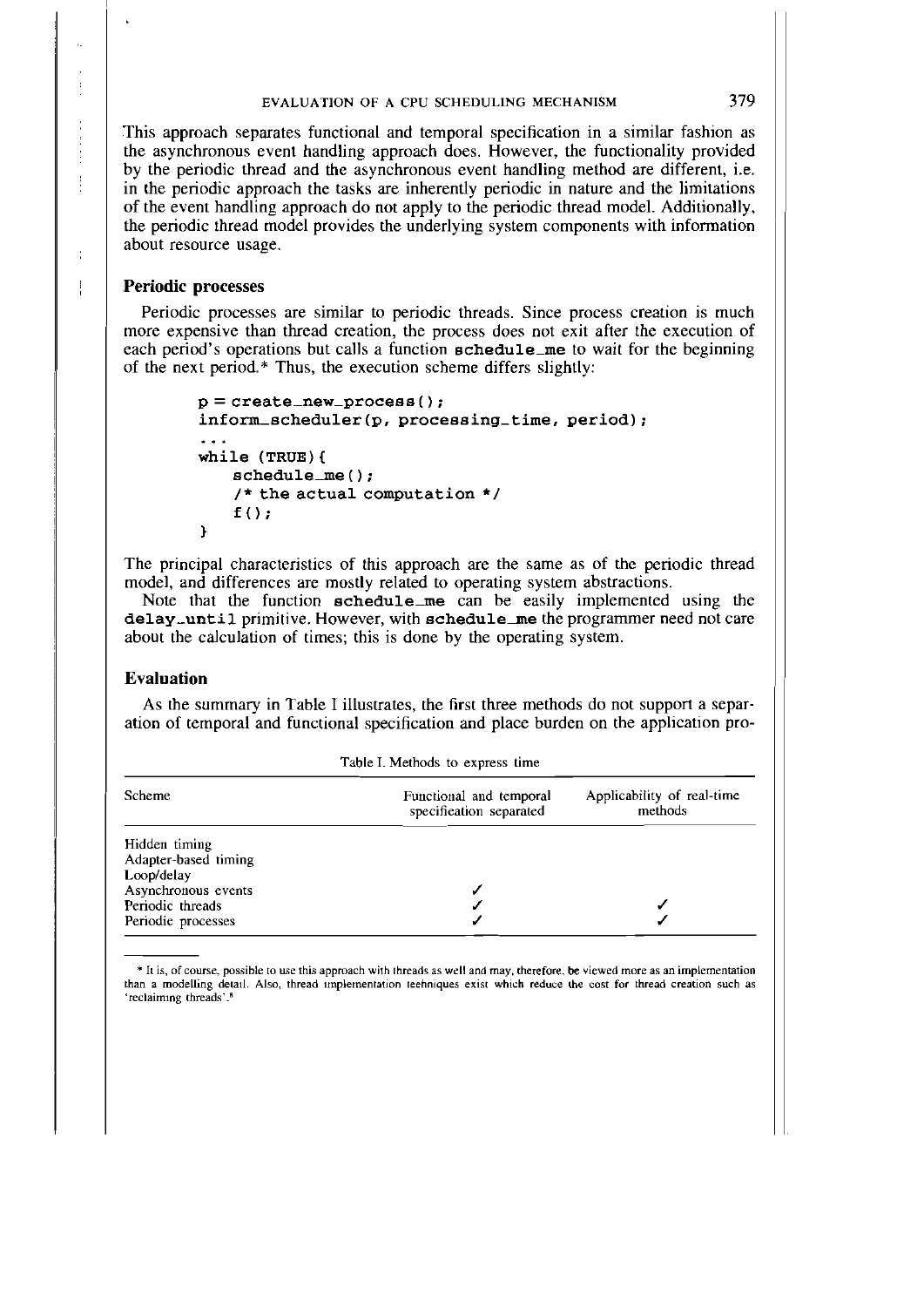grammer. Asynchronous events provide this separation, but the programming model is complicated. The weakest point of these models is that they do not provide any inl'ormation about timing and requested resource usage to the system scheduler. This means that no real-time scheduling mechanisms can be applied. For instance, no schedulability tests can be performed to check whether the system is able to Support all requests, and, thus, overload situations may occur leading to unacceptable QoS. Therefore, these models can be seen as simple *ad hoc* methods but are not applicable in general multimedia systems where mechanisms for reliable QoS provision have to be available.

As a result, only the last two methods, i.e. periodic threads and tasks, are general enough to be used in multimedia systems supporting reliable QoS. In particular, they provide timing information about the tasks to the system scheduler by their initialization calls. This information enables the scheduler to check the schedulability of the tasks and schedule them accordingly so that their QoS can be guaranteed. Methods for scheduling periodic tasks have been devised and implemented within the realm of real-time systems as discussed in the subsequent chapter.

The second advantage of periodic threads and processes is that their functionality is not limited as is the case with asynchronous event handlers. Hence, they can execute all the functions required to process a multimedia stream.

Aside from research operating systems, most commercially available systems do not offer the needed periodic thread or process model, but only provide basic real-time mechanisms to implement these models. The Posix threads extension,<sup>9</sup> for example, provides the possibility to associate scheduling attributes with each thread defining the scheduling policy and the thread's fixed priority, e.g. priorities assigned based on rate monotonic scheduling. The timing of the thread's operations, e.g. suspending a ready thread till its next period, has to be implemented by the programmer. The timer operations offered by the Posix real time extension<sup>10</sup> can be used for that purpose, in a similar way as is done in the rest of this paper. SunOS  $5.0^{11}$  offers the ability to preempt a thread after its time quantum has expired, but the preempted thread is put back on the dispatch queue. Therefore this approach implements some kind of round-robin scheduling but no real-time scheduling. Since the preempted thread has missed its deadline, rather some exceptional operations should be performed.

#### SCHEDULING ALGORITHM

As the discussion in the previous section illustrated, mechanisms to express periodic:ity in the multimedia systems require real-time CPU scheduling mechanisms in form of periodic threads or processes. These have to be provided by the operating system. This section discusses the model used in HeiTS to specify the system workload of periodic data streams, shows how the various processes are prioritized and describes the scheduling algorithm used.

#### QoS and workload model

QoS management in multimedia systems is based on two models. The workloadl model is used to describe the load an application will place onto the system. The  $Q_0S<sup>1</sup>$ model is used by an application to define its performance requirements and by the system to retum corresponding performance guarantees. Of Course, the workload model can be regarded as being a part of the QoS model since one important QoS requirement of applications is that the system is able to process their workloads.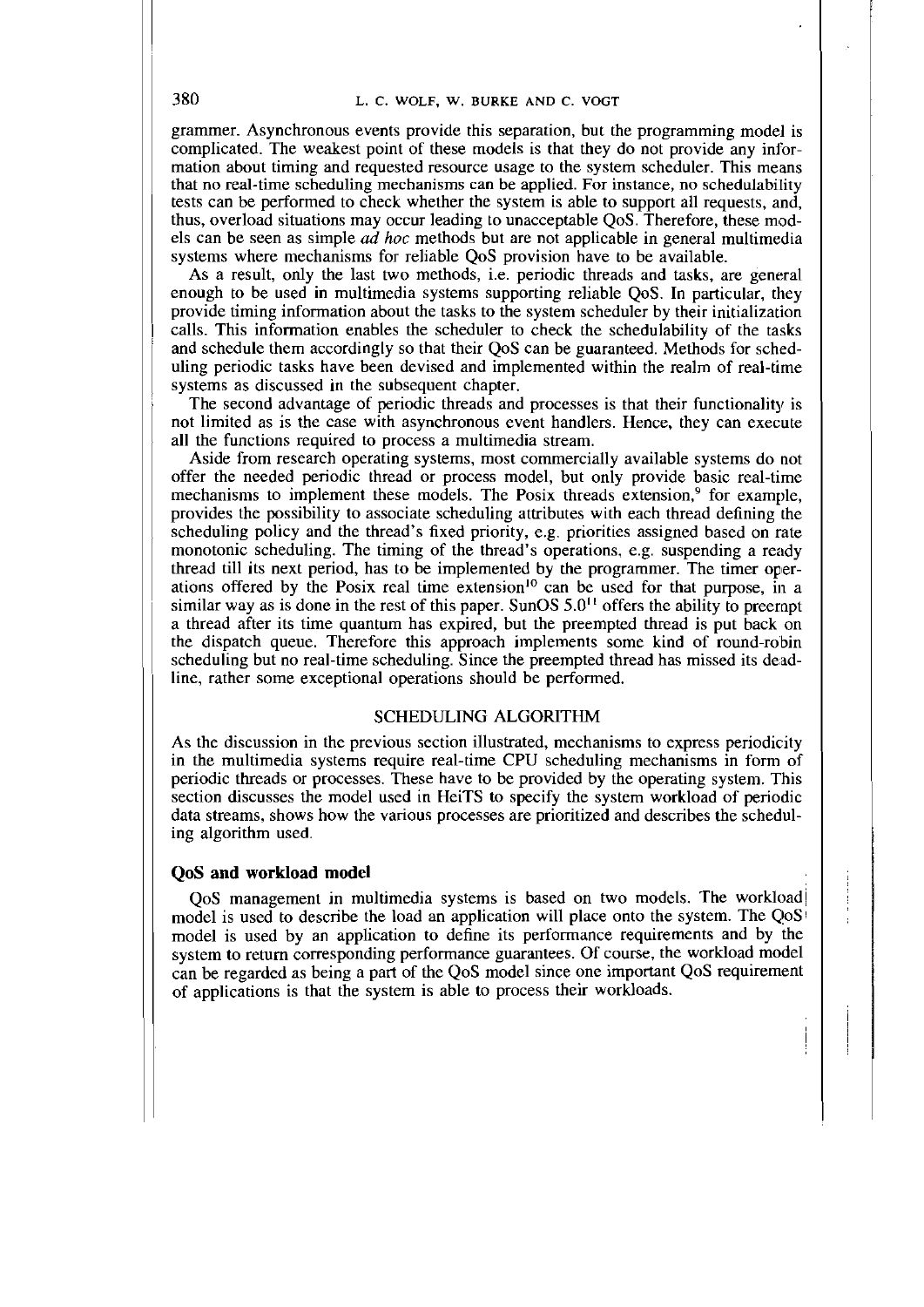The QoS model used in HeiTS has three parts:

- 1. The throughput part describes the bandwidth required for or granted to a multimedia connection. It consists of the three parameters of the workload model described below.
- 2. The delay part defines the maximum delay a multimedia packet can experience on its way from the source to the sink of the connection.
- 3. The reliability part describes how packet losses and bit errors within packets are handled. They can be ignored, indicated or corrected.

The workload for multimedia systems is periodic by nature—consider for instance an application presenting audio or video data where data packets must be transmitted at certain instants. To describe the load induced into the System, HeiTS uses the *linear bounded arrival process* **(LBAP)12** as its workload model. The **LBAP** model assumes data to be processed as a stream of discrete units *(packets)* characterized by three parameters:  $S$ , the maximum packet size,  $R$ , the maximum packet rate, i.e. the maximum number of packets per time unit, and W, the maximum workahead.

The workahead parameter W allows for short-term violations of the rate  $R$ : According to the LBAP definition in any time interval of duration *t* at most  $W + tR$  packets may arrive. This is necessary to model input devices that generate short bursts of packets, e.g. disk blocks that contain several continuous-media data frames. Furthermore, the notion of workahead is needed to account for any clustering of packets dunng the various processing stages before they are finally presented to the user. A useful concept of the LBAP is that of the *logical arrival time*  $l(m_i)$ , which is defined as:

$$
l(m_0) = a_0 = \text{actual arrival time of the first packet}
$$
  

$$
l(m_{i+1}) = \max [a_{i+1}, l(m_i) + 1/R]
$$

The concept of logical amval time essentially acts as a smoothing filter for the traffic streams. It ensures that no particular stream hogs a resource at the expense of other streams given their declared workload characteristics. **A** packet whose logical anival time has passed is called *critical.* othenvise it is referred to as *workahead.* 

The output stream of a resource or the processing Stage serving an input **LBAP,** e.g. **CPU** or intermediate network, is itself an **LBAP.** Its parameters depend on the parameters of the input **LBAP** and the maximum and minimum delay within the resource. Their computation has been described in Reference 13. For an end-to-end connection passing a periodic stream through various processing stages, e.g. input device  $\rightarrow$  CPU on sending host  $\rightarrow$  intermediate network  $\rightarrow$  ..., this enables one to 'push' the LBAP workioad model from the origin to the destination through all stages.

In addition to the three **LBAP** parameters defined above, the User must also specify for each resource the maximum processing time per packet to ensure that resource capacities can be correspondingly reserved.

The QoS and workioad models described above were chosen because they are conceptually simple. though they descnbe the requirements of a multimedia stream in sufficient detail, and can be directly used as a basis for QoS management. However, research has brought up a nurnber of other QoS models that can be used in multimedia and real-time processing and communication Systems. Examples for alternative models can be found in References 14. 15, 16 or 17. Some of them define the workioad by stochastic processes rather than by processes with fixed periods. This is done to reflect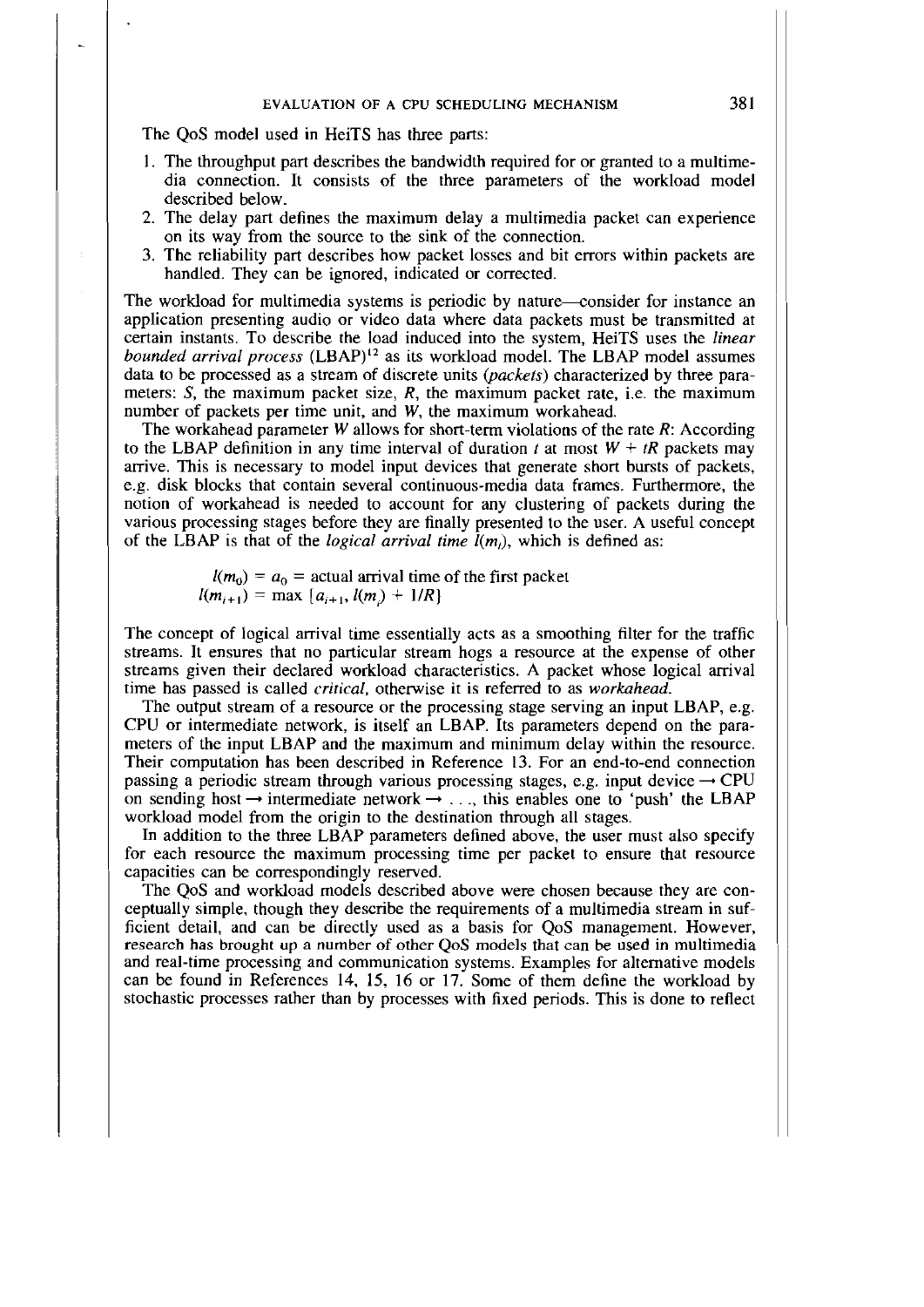die requirements of streams with a variable bit-rate; although these can also be handled in a periodic framework, as shown in Reference 18. Some models account for the packet loss rate and others quantify the jitter of a stream, i.e. the variance of the interarrival times of the stream packets.

## **Ordering of priorities**

Not all users need the same *degree* of QoS. For some users it is important 10 get the specified quality all of the time without any degradation, others may accept some temporary quality degradation, especially if the cost for using this service decreases accordingly. The first degree of QoS ('guaranteed' QoS) is necessary for production-level applications, e.g. in a movie studio. The second degree of  $\cos$  ('statistical'  $\cos$ ) is especially useful for playback consumer applications or video conferences, provided that degradations do not occur too ofien. Based on these QoS classes, different methods for resource reservation can be used.

For guaranteed OoS *pessimistic* resource reservation has to be done. The resource capacities reserved are those needed in the worst possible case, and the QoS requirements will be satisfied under all circumstances. Reserving such large amounts of resources, however, can be rather costly. A cheaper alternative is statistical QoS using an *opfimistic* approach. Here, less resources are reserved, for example those needecl in the average case. This implies that the QoS requirements will be met in general, but temporary QoS violations may occur. Figure 2 illustrates these different approaches.

In addition to the differentiation between processes serving applications with *guaranteed* and *statistical* QoS, Reference 19 suggests a method of *deadline-workahead* scheduling which dynamically classifies messages with respect to whether they are currently critical or workahead. Within the workahead class guaranteed and statistical streams may be separated, however, for simplicity they are combined into one class. This yields the following multi-level priority scheduling scheme:

- 1. Critical guaranteed processes.
- 2. Critical statistical processes.
- **3.** Processes not performing multimedia operations (e.g. application processes).



**Figirre 2. Guaranreed** W. **sfatistical QoS**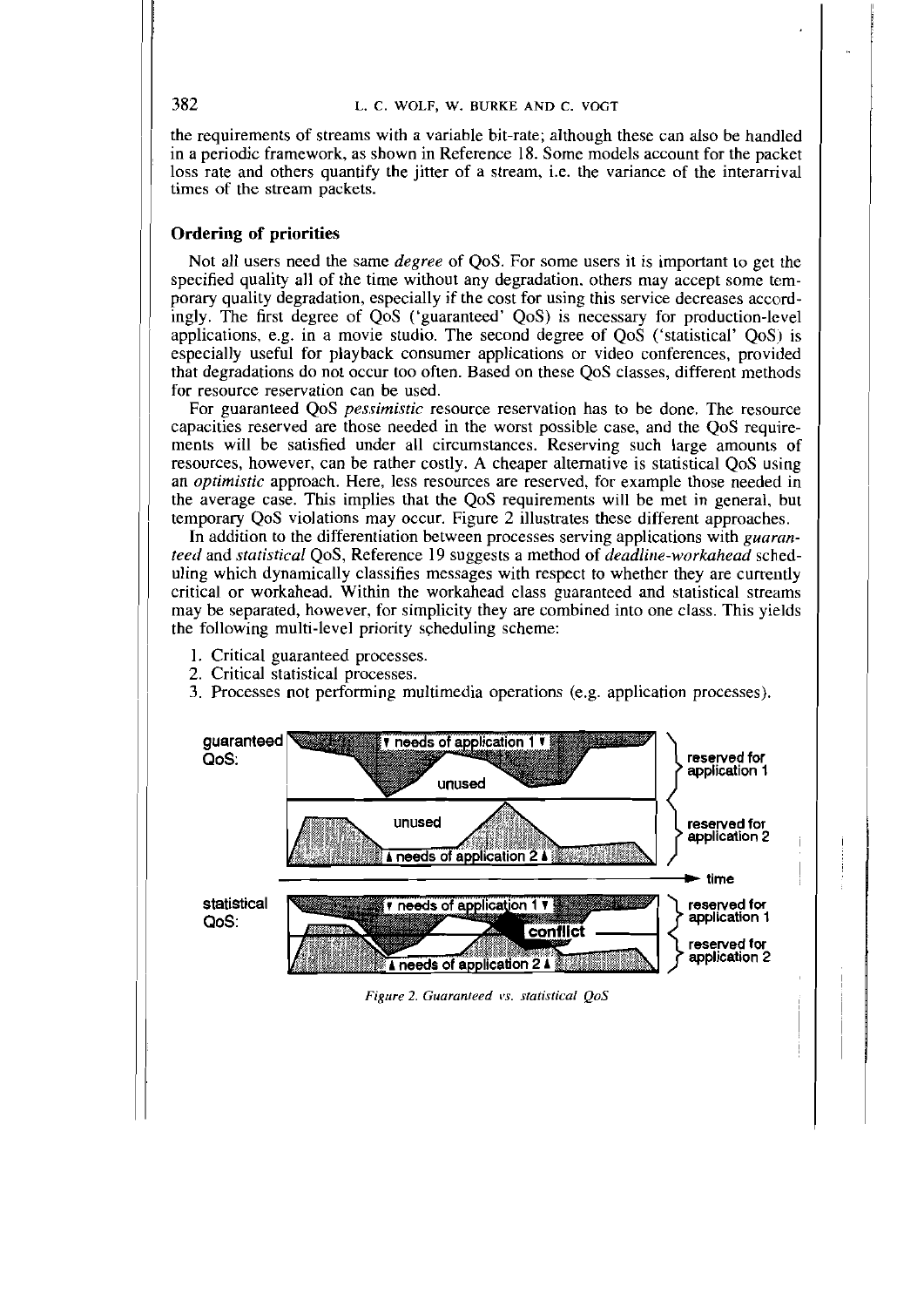#### 4. Workahead processes (both guaranteed and statistical).

The scheduling within these priority classes is (preemptive) deadline based (except for class 3 where any strategy can be used). The logical arrival time of a packet plus the guaranteed (or statistical) delay bound calculated for this connection serves as its deadline. A process moves from priority class 4 to 1 or *2,* respectively, as soon as it becomes critical, which possibly entails the preemption of the currently executing process.

Because guaranteed processes are in priority class 1 and statistical processes in class 2, this scheme has the drawback that it prefers a guaranteed connection over a statistical konnection even if the statistical connection has a closer deadline than the guaranteed connection. Hence, even a statistical connection that does not exceed the specified workload bounds might experience delays larger than those calculated by the QoS optimization function.<sup>20</sup> Although the notion of statistical connections allows such a behavior-because they may temporarily suffer from QoS violations-it is questionable whether this distinction is fair. To avoid this problem, a variant of the algorithm could be considered where priority classes 1 and *2* are combined and a new priority class for statistical processes, which have consumed their specified processing time, is introduced. This leads to the following priority scheme:

- I. Critical processes (guaranteed and statistical).
- *2.* Critical processes that have used up their processing times as specified by their workload descriptions, but require further processing.
- **3.** Processes not perfonning multimedia-operations.
- 4. Workahead processes.

 $\frac{1}{4}$ 

Within this scheme, a statistical process executes in priority class 1 until it has consumed its specified processing time. Then it is moved to priority class *2,* which may lead to a preemption in favor of a different process from class 1. The detection that a process has consumed its processing time requires the supervision of execution times, which is not possible in the chosen operating system  $(AIX)$ . An efficient implementation of such a mechanism would require a kemel modification which is not possible by the kernel modification facilities in AIX. Additionally, assume the case of communication processing where packets of one connection may be served by different processes. In this case, the above scheme would require special attention on proper sequencing of packets, i.e. a newly arriving packet is not allowed to be processed in priority class I while an older packet of the same stream is waiting in class 2. Owing to these reasons the first priority scheme is used, despite its described drawback.

Another item is the trade-off between the gain of processing workahead packets prior to their logical amval times and the overhead of changing the priorities between critical and workahead Status. Since this overhead can be significant, the 'standard' version of the scheduler used in HeiTS does not perfom processing of workahead packets but leaves workahead packets unprocessed till their logical anival time; yet, it is possible to compile a version including workahead processing.

Note that the scheduling approach described here is rather simple: The partitioning of priorities into a four-level scheme could be regarded as somewhat rigid. Also, more sophisticated approaches to Support the scheduling of aperiodic requests, e.g. data stream management and non-multimedia computations, are possible. There exist solutions to reserve a specified capacity of the bandwith to those aperiodic tasks, e.g. the sporadic server<sup>21</sup> or the slack stealing algorithm.<sup>22</sup>

However, an efficient implementation of such schemes requires a modification of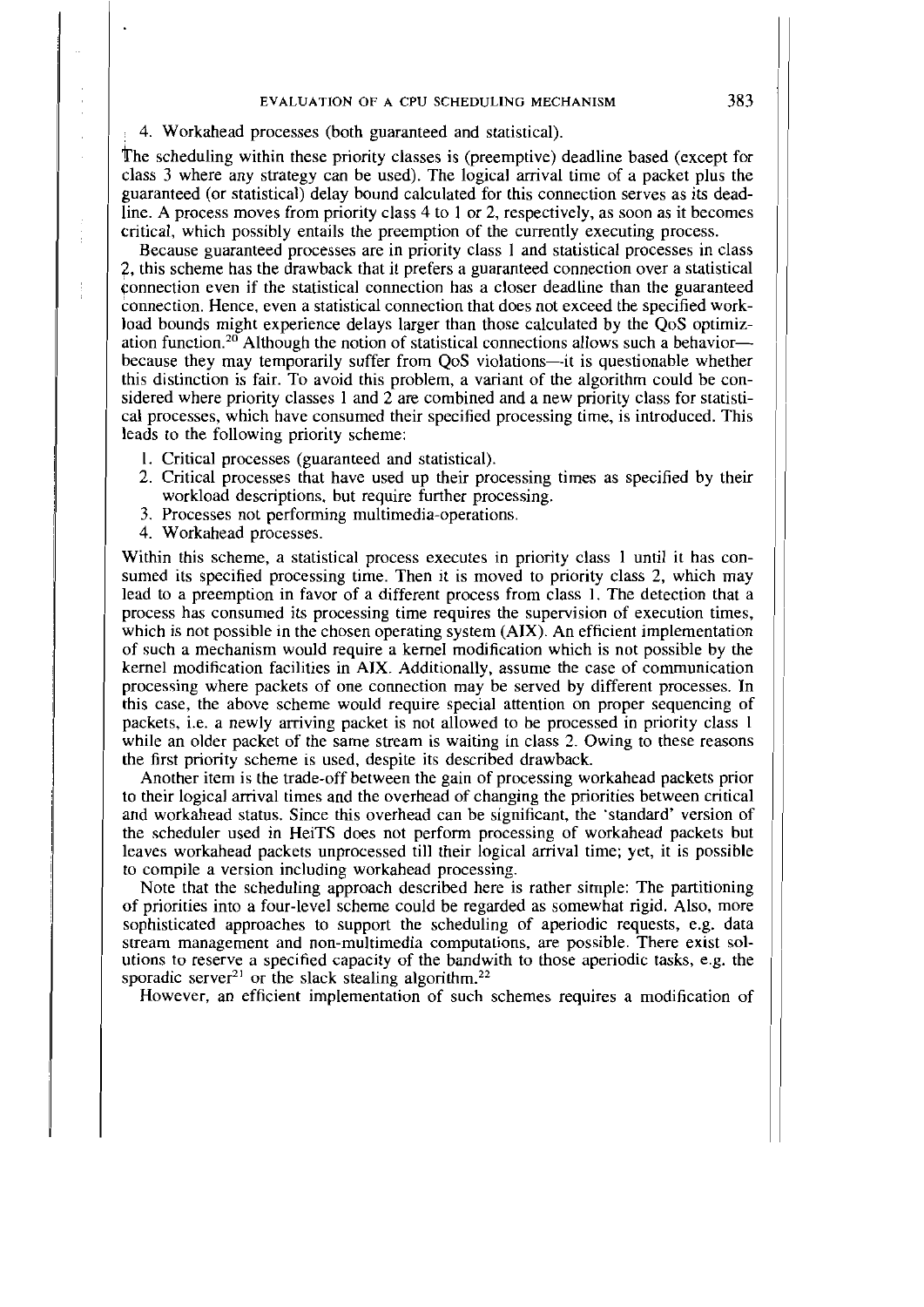kernel data structures and the ability to supervise and stop the execution of a process. See, for instance, the implementation of the sporadic server in Reference 23. As our intention was to build a scheduler on top of a general-purpose operating system. we had to refrain from using those elaborate approaches.

#### Schedulability test and priority assignment scheme

The target operating system for the implementation is AM, IBM's UNIX derivate. In addition to the well-known *multi-level-feedback*<sup>24</sup> (MLFB) scheduling it provides a set of *fixed* priorities at the highest priority levels (priorities  $0-15$ ), which are even higher than the AIX scheduler's priority. Unlike the other (MLFB) priorities these priorities are not modified by the AIX scheduler and can be used for real-time processing.

Assigning prionties to processes produces a considerable overhead that cannot be neglected. Therefore, we do not use a *dynamic* scheme such as earliest deadline first (EDF) but use a static priority assignment scheme according to the rate monotonic  $(RM)$  algorithm<sup>25</sup> where a process with a short period (i.e. a high rate) receives a high prionty. Prionties are computed at application establishment time and are not changed dynamically during application lifetime. Only when a newly established application needs a priority level that is already in use are the existing priorities shifted to make room for the new application handling process. With the priority scheme described in the previous section, the priorities are ordered in such a way that guaranteed processes possess the highest priorities and statistical processes use the lower part of the realtime pnorities. All processes not subject to real-time constraints are handled by the AIX system scheduler and use priorities below the real-time priorities.

RM scheduling has also the advantage that a simple schedulability test exists. A set of real-time applications can be accepted with respect to the CPU load. i.e. no overload condition occurs, if the following inequality holds: $^{25}$ 

$$
\sum_{i=1}^n R_i P_i \leq U_n = n(2^{1/n} - 1)
$$

The parameters of this inequality and their meanings are as follows: index  $i$  runs through all *n* real-time application handling processes  $[T_1, \ldots, T_n]$ ,  $R_i$  denotes the maximum rate of  $T_i$ , and  $P_i$  specifies the processing time per packet of  $T_i$ .  $U_n$  is a non-negative real number of value at most  $ln(2)$  ( $\approx 0.69$ ) for RM scheduling of processes with arbitrary rates. The limit of  $U_n$  (for *n* approaching infinity) is  $U = \ln(2)$  ( $\approx 0.69$ ).

If the sum on the left hand side, i.e. the load generated by all real-time processes, does not exceed *U*, the processing of all packets is guaranteed to terminate within their respective deadlines  $1/R<sub>i</sub>$ . If the sum is greater, this may still be the case, but no guarantees can be given with this test.

The processing times  $P_i$  include the scheduling overhead, i.e. the overhead for inserting, choosing and removing a process from the tun queue, and the overhead for bIocking and awakening a workahead packet. A tool<sup>26</sup> has been developed to measure these times. The total of the overheads can be incorporated into the processing time  $P_i$ in a similar way as is described in Reference 27.

**Of** the descnbed time handling methods, only the last two, periodic threads or processes, can provide the necessary information to the scheduler. Thus, the other methods are not usable if timing guarantees have to be given.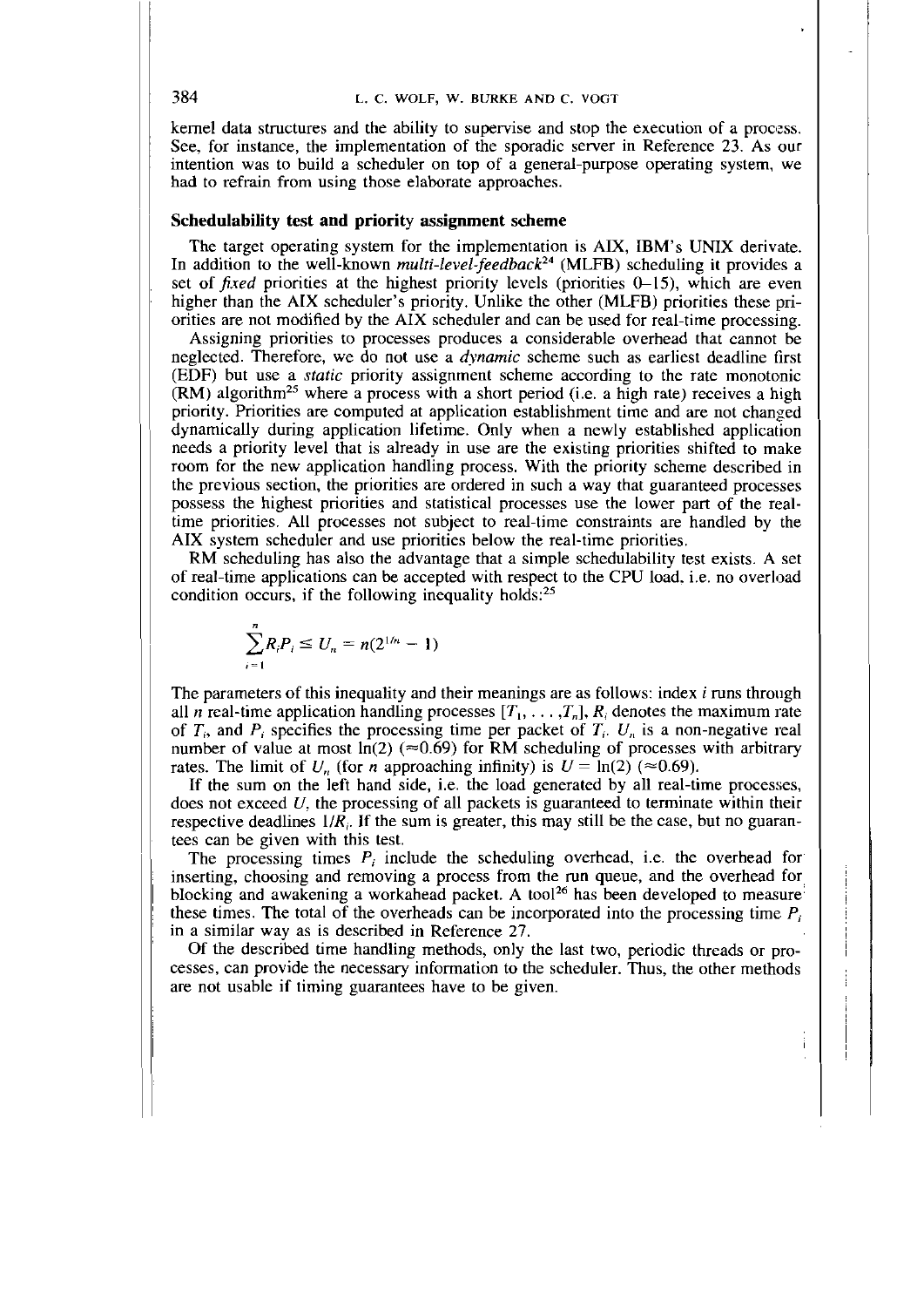It should be noticed here that the schedulability boundary  $U$  can be relaxed in certain cases. If the periods of the processes have a certain ratio,  $U$  can be larger than  $ln(2)$ . For instance, if the periods are (integer) multiples of the smallest period in the process set, then  $U = 1$  can be chosen. Also, Reference 28 showed that the maximum CPU load which can be accepted for **RM** scheduling is, in the average case, notably larger than  $ln(2)$ .

However, the restriction of the maximum CPU utilization  $U$  for multimedia processing to a value smaller than I is not such a strong limitation as it might seem. In any case, some CPU capacity has to be reserved to processes other than multimedia related processes. Owing to this reason and the simplicity and efficiency of the Liu/Layland schedulability test we do not use the more advanced analysis from Reference **28.** Although the latter would enable the system to accept a greater number of realtime applications simultaneously, the LiuLayland scheduling bound usually suffices for our purposes.

The Liu/Layland schedulability test can be applied not only to a static task set but also to dynamically amving tasks, as was shown in Reference 29. More advanced tests, for instance those as described in Reference **30,** are not used due to the above reasons.

## **Buffer space**

ċ

One issue tbat has to be considered in multimedia QoS management is the reservation of buffer space for the packets waiting to be processed. The longer packets must wait for a resource, the more memory space must be available to avoid losses. A detailed discussion of this problem is beyond the scope of this paper. For a stream defined by the LBAP model, the amount of buffer space to be reserved on a node can be calculated from the LBAP parameters and the maximum delay of packets on the node, for details See Reference **3** 1. Reference 18 shows tbat even the requirements of VBR streams can be satisfied with a moderate amount of Storage space, because the maximum delay bound to be enforced for multimedia streams is ratber small.

## IMPLEMENTATION

The functionality of the real-time CPU scheduler in HeiTS consists mainly of two Parts, the management of the information needed for proper scheduling and the actual scheduling of processes.

#### **Management of scheduling information**

A 'scheduling cache' is used to store all information needed for scheduling the processing of the individual streams.\* Several functions for management of cacbe entries are provided. During the creation of an application the information wbich characterizes the stream is inserted in the scheduling cache by means of the function **ms-cpu-create-entry** and can be freed during connection release by the function **rms\_cpu\_release\_entry.** Since QoS parameters may be changed during the lifetime of an application, e.g. the rate is lowered, there must be a possibility to report this

<sup>\*</sup> *Each* **eniry** *in ihis cache* **is ossociatd** *with* **one process** *and* **can** *be* **compared** *10 the attributes objeci associated with* **a**  *thread in the Posix threads extension.*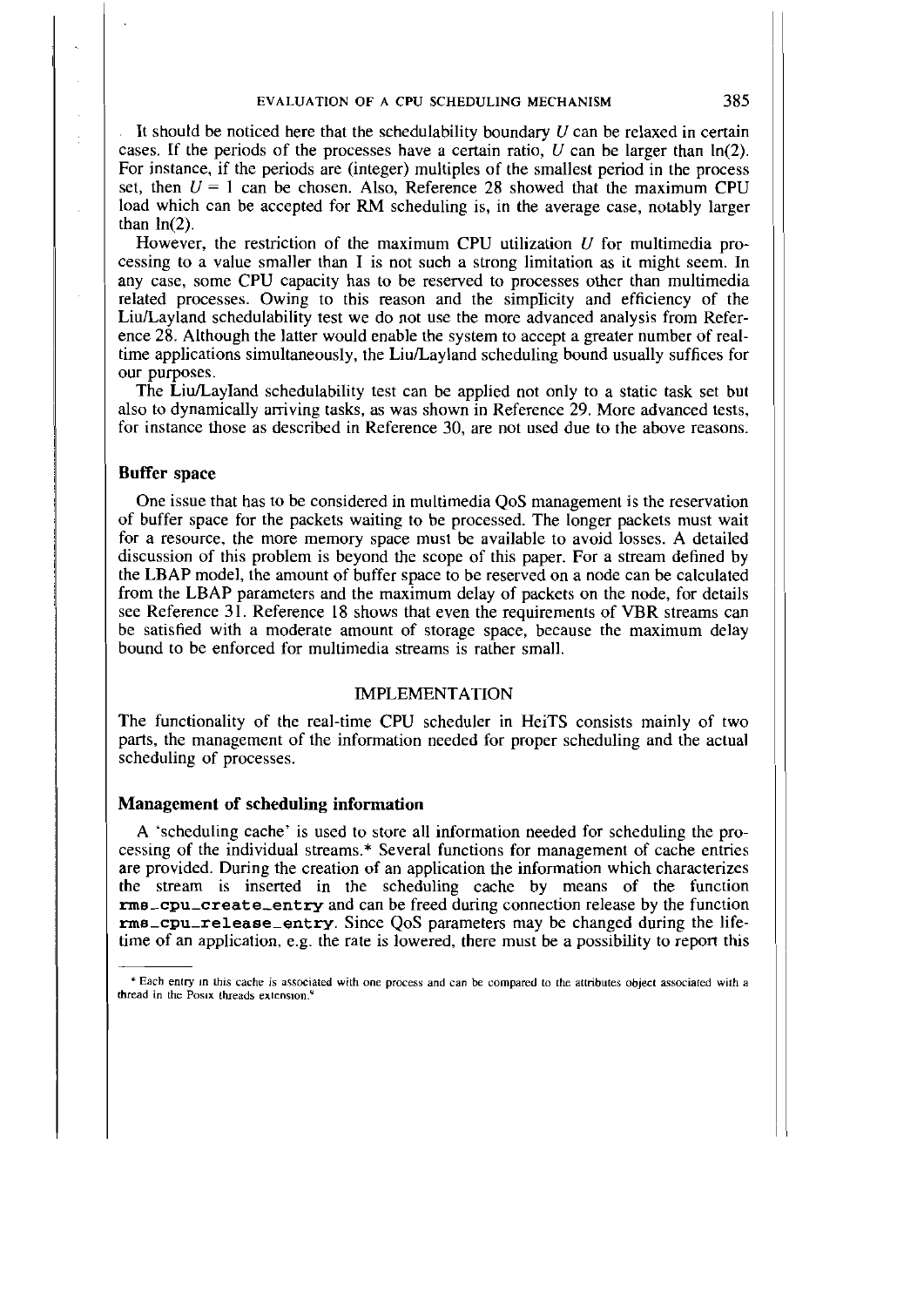change to the scheduler. This can be achieved by calling the function **ms-cpu-change-entry.** 

# **Scheduling of processes**

The actual scheduling is performed through a set of kernel functions (AIX provides mechanisms for adding such system calls) that must be called by the process that wants to be scheduled. This is more efficient than implementing the scheduler as a separate process (like the AIX system scheduler) because it saves the context switch between the process to be scheduled and the scheduler process itself.

Requiring that the process calls the scheduler function explicitly leads to 'voluniary scheduling' and may seem dangerous. However, all code allowed to run in an environment where it is possible to use real-time priorities has to be established by an authorized user. Thus, only approved code will be subject to real-time scheduling and, therefore, especially with reflection on the perfonnance gain. this approach can **be** regarded as secure.

#### *Process structure*

To achieve proper scheduling of real-time processes some assumptions about the sttucture of the processes huve to be made. As shown in Figure **3,** it is assumed that after creating an application the process responsible for handling the data of this application is perfonning a program loop and processes one data packet (e.g. a video frame) in every iteration. This continues until the application is finished and the process is not subject to real-time scheduling any more.



*Figure 3. Processing structure* 

÷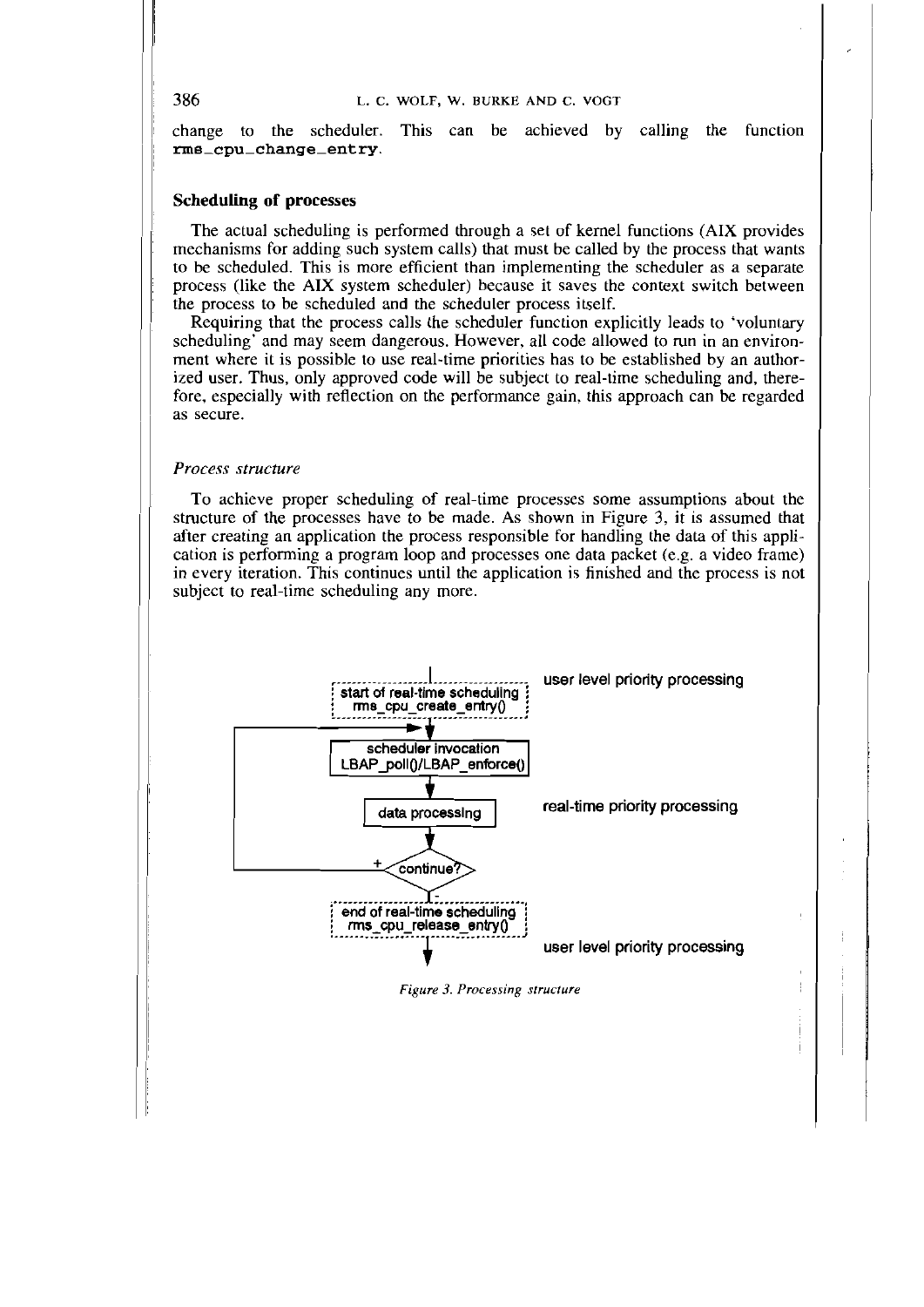## *Enforcing LBAP property*

Before processing a newly arrived data packet the scheduler must check whether accepting this packet would violate the LBAP characteristic (i.e. the workload ~pecification) of the data stream. This check can be done in a blocking or a non-blocking way. The blocking test is performed by the function LBAP<sub>-enforce</sub> and enforces the pbservance of the LBAP property of the data stream: the process is left in a wait state until the logical arrival time of the packet is reached.\*

In the non-blocking test implemented in the function  $LBAP_{D}$  poll the scheduler simply retums the calculated logical arrival time of the data packet and the information whether accepting this packet violates the LBAP properties of the data stream or not.<sup>†</sup> For all non-blocking tests of the LBAP property, it is the process' responsibility to take proper action if the packet violates the LBAP properties of the application (one possibility would be to call LBAP\_enforce).

Non-blocking functions are provided to Support the usage of monotonic computations where the quality of intermediate results does not decrease as it executes longer, e.g. compression algorithms as JPEG<sup>32</sup> or MPEG-II.<sup>33</sup> Such algorithms produce a preliminary result after a certain time which can be improved through further computations. Therefore, after an intermediate result has been reached, it has to be checked in a nonblocking way whether there is enough time left for further operations. If there is time available, the result will be improved otherwise the current result will be used, e.g. transferred to the consumer.

This is comparable to the milestone method mentioned in Reference 34. It should be noted that the used schedulability test further supports this type of algorithms since it leaves a portion of the processor capacity that can be used for the improvement of intermediate results.

The watchdog mechanism of the scheduler is especially useful for program development. It provides a method to get the system under control if some real-time process hangs in an endless loop. The watchdog also checks whether a process does not call the scheduling functions. Calling with a higher rate than specified is not possible since the scheduler code blocks the process until the logical arrival time. Calling never or with a much lower rate than specified is an indication that either the specification was substantially wrong (and should be changed, e.g. via  $\text{rms\_cpu\_change\_entry}$ ) or the process does not behave correctly and some management action has to be taken.

## EVALUATION

To show the effect of using the scheduler for different multimedia applications a senes of measurements were performed. They should answer the following question: in which way does the use of the scheduler influence the behavior of the application and the system as a whole, i.e. are deadline violations indeed avoided and to what extent? Qualitative aspects such as expressing time characteristics are not considered in this section since they have been discussed already before.

<sup>\*</sup> **This is tme for the standard version where the schedulrr does nor process workahead packets. If workahead is allowed Uie pmcers is blocked till it can accepr another workahead packet, i.c Uie time till the logical arrival time is equal to or less**  than the timc needed to process the maximum allowed workahead minus one period (needed to process this newly arrived **data packet).** 

t If workahead packets are not processed the pnority is left unchanged because it is the goal to avoid the overhead of **prionty changcs** If **workahead processing is pertomed the pnoriiy of thr process ir Set io Uie workahead prionty until thc logical amival time of the packet is reached.**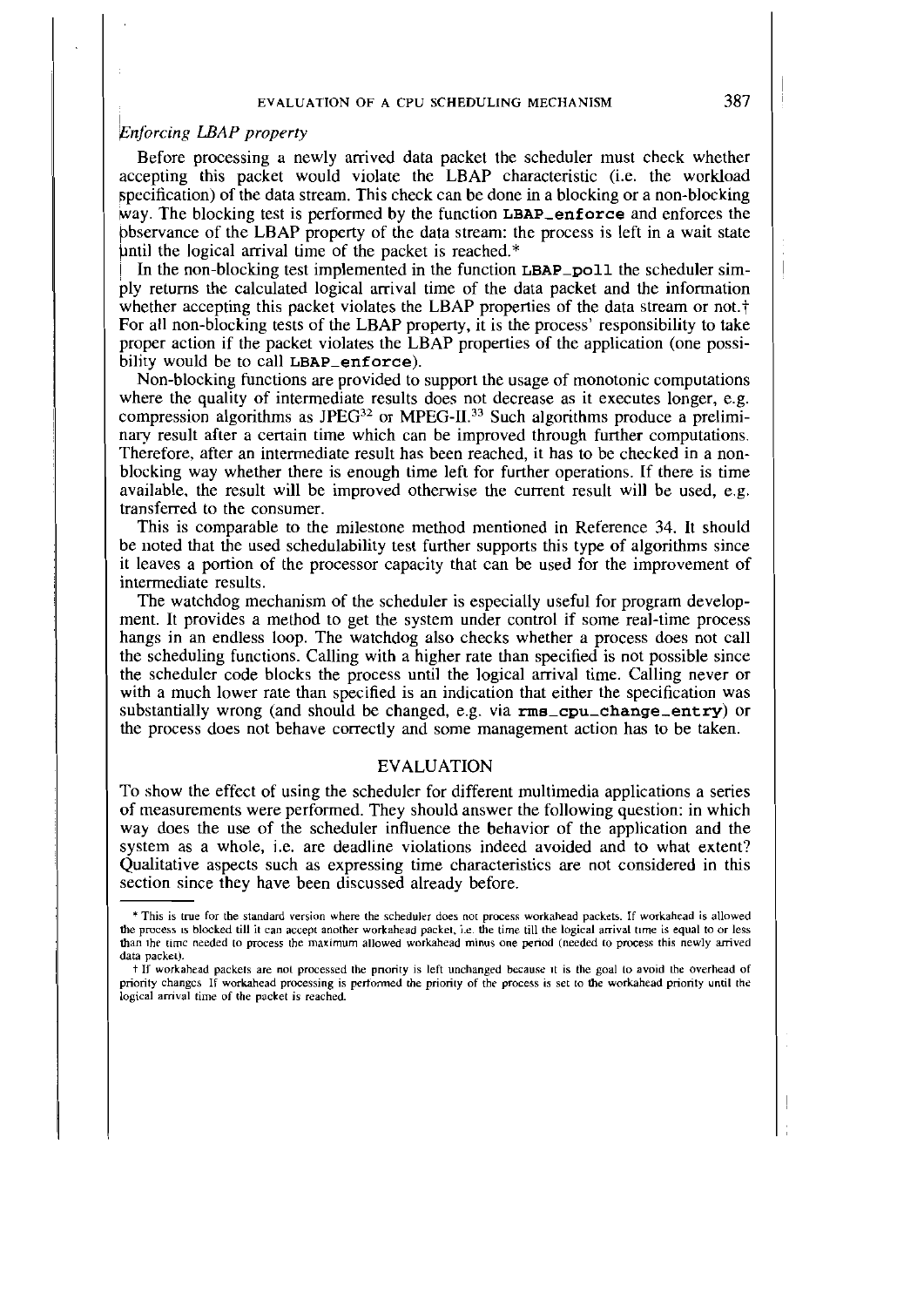#### **Measurement setup**

The CPU scheduler function **LBAP-enforce** was instrumented in such a way that it generates events descnbing the laxity of the calling process, i.e. the time until the process reaches its deadline. Positive values indicate that the process still has time before the deadline is reached; therefore, it is operating correctly. Negative values indicate that the process violated its deadline; it is not able to perform its function in time.

In those cases where several real-time processes were running concurrently the events are given in generation-time order, i.e. they are not ordered by processes unless otherwise stated. The charts shown in Figures 4–9 below are extracts from much longer measurement series to increase readability. Each of them shows 200 values which have heen taken from the middle of the sequence of values, the generation of measurement values having started later than the processes under consideration to reduce stad-up effects. Each point in a graph represents a Single event. The measurement values are given in seconds.

All measurements were performed on a mostly idle workstation, an IBM RISC System/6000, Model 360 with AIX 3.2.4, which was not modified during the measurements, e.g. simple applications such as mail, etc. were mnning as usual. However, none of these programs used much CPU processing time. These types of applications are mnning during normal workstation operation periods as well, thus, disabling them during the measurements might lead to slightly more regular measurement results but not to results which are better applicable to real-world scenarios.

The measurements were performed with a varying system load. The systern load was generated artificially by synthetic, non real-time, computation processes performing simple integer calculations. Hence, in principle these processes were always ready to run, which also led to low priority due to UNIX scheduler characteristics.<sup>24</sup> Therefore, normal, user-created system load might be even harder than this synthetic load. **Ci,** I, 2, 3, 4, or 16 of these load processes have been used during the measurements. Running 16 processes leads to a heavily loaded system, the other loads resemble loads easily created dunng normal workstation operation.

The measurements were performed with programs using the CPU scheduler's realtime characteristics followed by measurements with the Same programs without performing real-time scheduling using the time provision mechanisms of the scheduler, i.e. executing with the specified rate. The load generated by the programs is the same in both cases-since the static RM scheduling algorithm without workahead scheduling is used, no additional costs for the real-time processes during run time occur.

#### **Considered scenarios**

Two basic application scenarios with different setups were investigated:

- I. an endsystem application,
- 2. a video-on-demand server application.

In the first scenario, usually relatively few processes are running, performing operations such as software compression and decompression. For instance, in a video conference, one participant has to compress its own image before this is transmitted to the peers and it has to decompress the images received from the other peers. Hence, for a conference with  $n$  participants  $n$  processes for software compression and decompression exist on each workstation. Since compression algonthms for video conferencing such as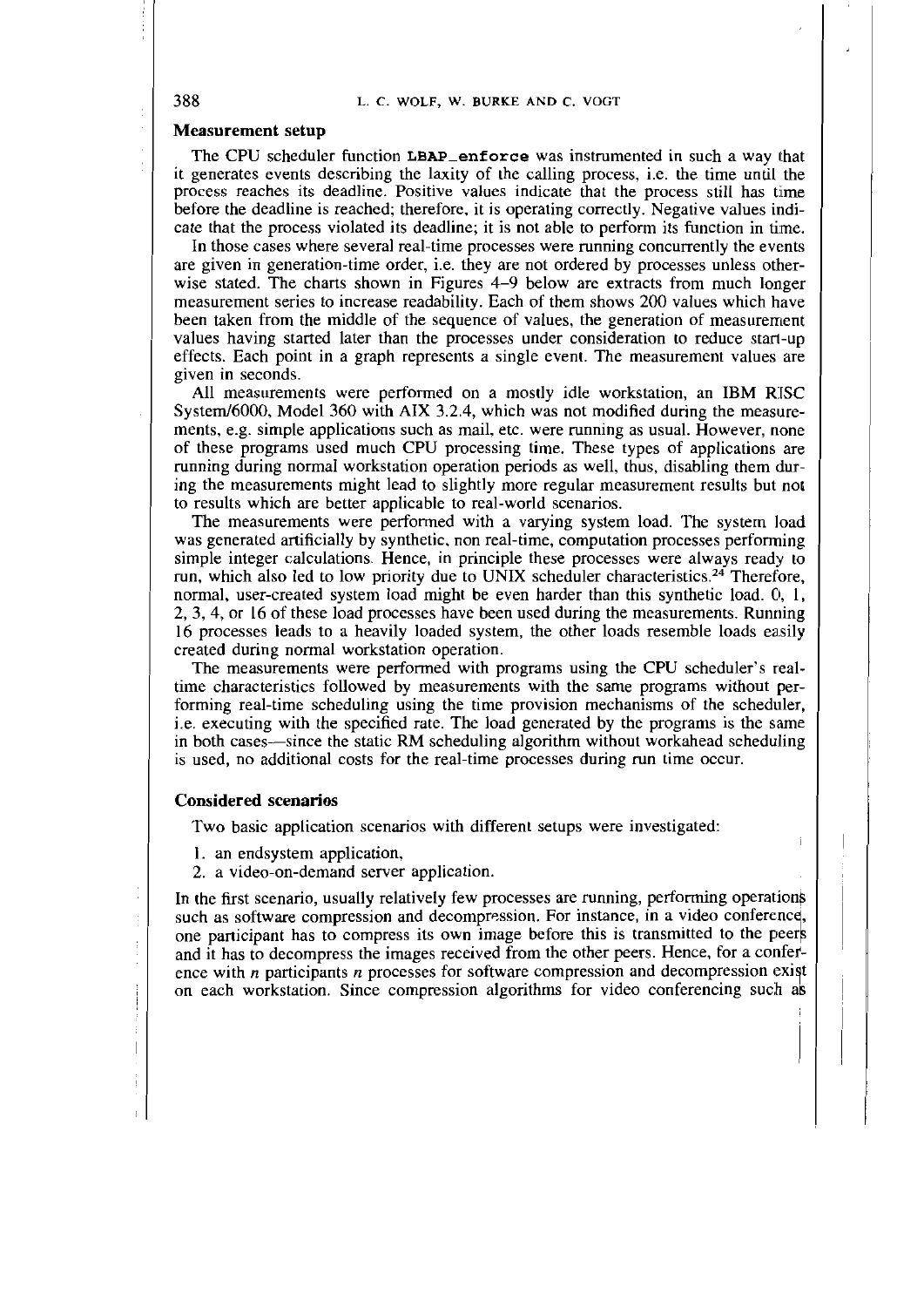H.261<sup>35</sup> usually possess symmetric processing requirements, in the following it is not distinguished between compression and decompression processes. Another example of the endsystem scenario is a playback application presenting a video decompressed in software to the user; there only one process exists.

Within the second scenario, a video-on-demand server, several processes are active in the system, one for each data stream served. However. the processing requirement of such a process is lower than for a software decompression process.

In the following the results for the endsystem scenario are described first, then the measurements for the video-on-demand server scenario are discussed.

## **End-system scenario**

For the end-system scenario, a video playback program and a synthetic program have been examined. The video playback program reads compressed video data, decompresses the data in software, and presents the video frames via the X server to the user. The synthetic program performs simple calculations and data movements on arrays to resemble a playback program. The reason for using the synthetic program is that this has a more repeatable characteristic and allows for arbitrary modifications of processing time requirements. Hence, it provides a more stable environment and a broader range to study the behavior of the scheduler.

#### *Video plavback*

The video playback program uses one process for its operations, i.e.  $n = 1$ . The chosen video consists of 15 frames/s, i.e. 66.6 ms/frame, which was also set as the processing rate of the program. The processing time needed per period is on the average approximately 28 ms, which results in a total CPU usage of about 0.42.

The compressed data read by the program was stored in a local file which was cached into main memory by mnning the program first without measuring it. The file was small enough to fit into the cache.

Figure 4 shows the results for measurements with varying loads. If no load except the measured process exists in the system, no deadline violations occur even without using real-time scheduling.

If a load of medium size, i.e. three or more processes, is introduced into the system, the considered application is not able to provide acceptable service to the user. The last graph in the Figure illustrates thai by using real-time scheduling, the application does not suffer from any deadline violations, even if a high load-up to 16 processes-has been introduced into the system.

## *Synrhetic end-systern program-one process*

The synthetic program operates with the same rate of 15 1/s as the video playback program; its processing time requirement of about 21 ms per iteration is lower ihan that of the video playback program. The reason is that the generated load of 21 ms  $\times$  15 1/s = 0.315 is lower and allows more concurrent processes to be measured, thus creating a heavier load.

The different CPU requirements have no major impact on ihe results, since the CPU utilization of the video playback program could be lowered to that of the synthetic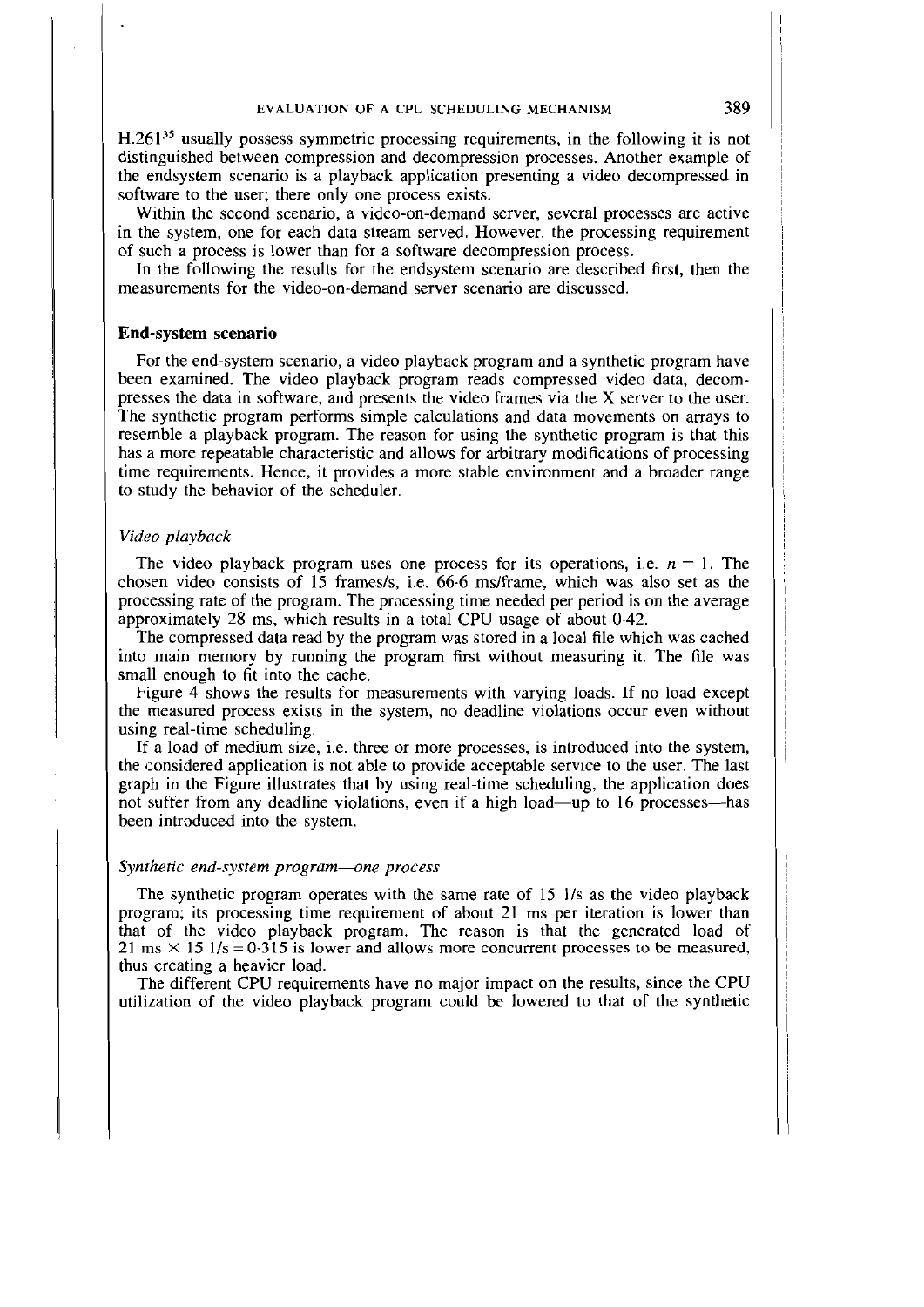

*Figure 4. Video playback application* 

**International Control** 

program. e.g. by reducing the frame size or using a different compression algorithm. To reduce the influence of other programs and system components the program performs no *VO.* The synthetic program has been used since it has a more regular CPU utilization per iteration which increases the comparability of the values.

The achieved results are similar to the results for the video playback measurements The achieved results are similar to the results for the video playback measurements<br>as can be seen in Figure 5. The workstation can cope with the non-real-time program<br>if the system is otherwise idle. Introducing an artifi leads to deadline violations. The real-time program runs without any problem for all system loads; the Iaxity varies within tight bounds, all values except one are contained in an interval with a width of about  $1 \text{ ms}$ , the single value is outside of this interval by about  $1 \text{ ms}$ .

Reasons for the variations include interrupts and functions inside the operating system kernel which block timer interrupts leading to a delayed switch to the real-time process.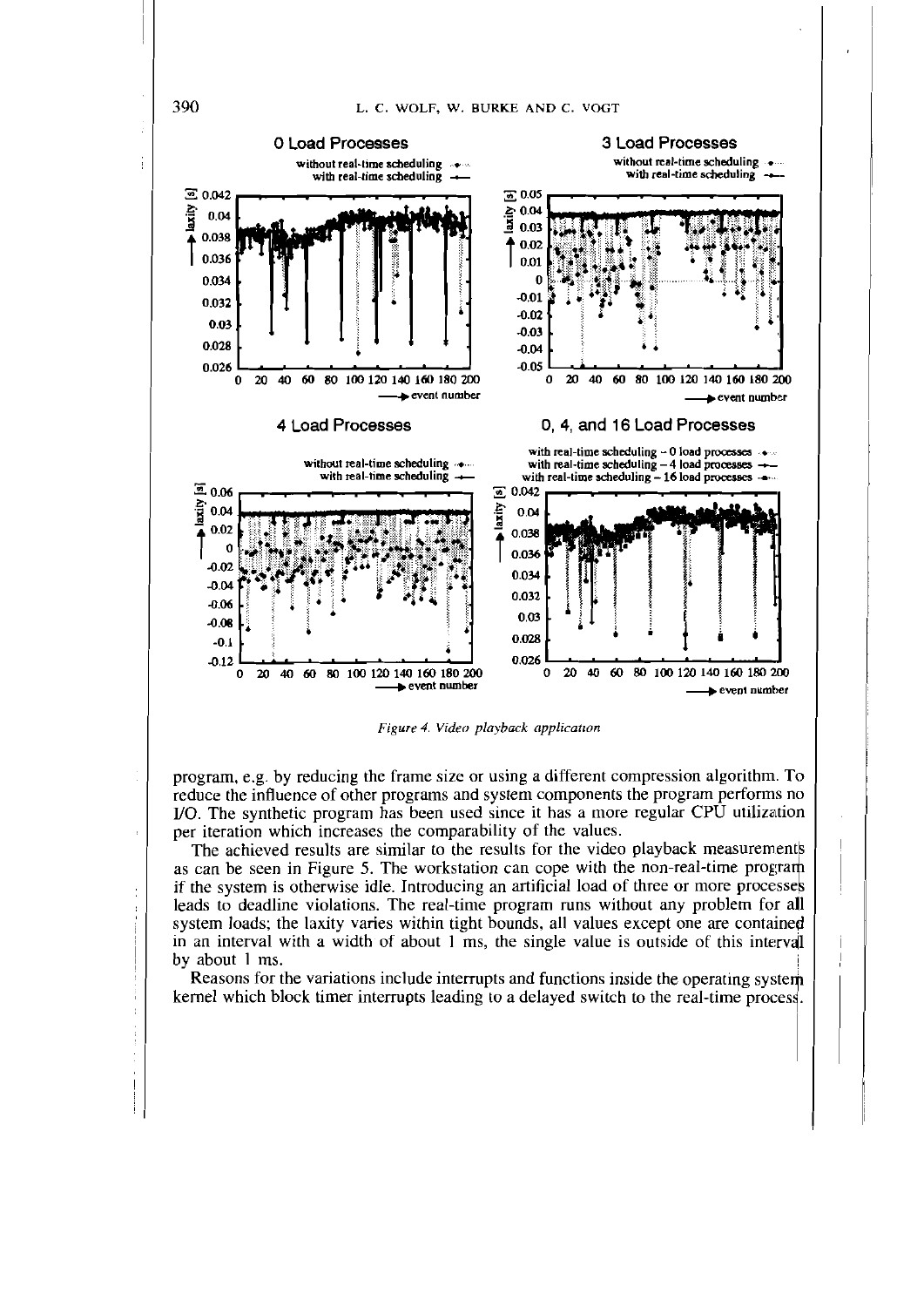

*Figure 5. Synthetic 'decompression' program, one process* 

Sarnpling complete system traces including kemel functions introduces too much overhead for the measurements and modifies the behavior. Thus, we cannot give a complete explanation for the measured deviation. Many aspects in a general purpose computer system are difficult to predict; for instance, context switches influence cache performance.<sup>36</sup> However, we consider the reached accuracy as fully sufficient, for instance the synchronization requirement for audio and video, e.g. lipsynch, has been found to be 80 ms.?'

#### *Synihetic end-system program-two and three processes*

Multimedia applications may use more than one decompression process, e.g. in a video conference between two persons one compression and one decompression process is running per system; for a conference with three participants on each system already a total of three (de)compression processes are mnning. Therefore, measurements for a system running two or three concurrent processes have been performed, each executing the synthetic program described above running with a rate of 15 1/s and a CPU utilization of about 0.315. The results are shown in Figures 6 and 7; since the processes are running at the same rate, the maximum acceptable CPU load under RM scheduling is 1.

As Figure 6 shows, the workstation can handle two non-real-time (de)compression processes as long as either no load is introduced or only one other process is ninning. With only two load generating processes, the non-real-time decompression processes are no longer able to keep within their deadlines. As can be seen in Figure 6 the realtime processes perform their operations in time even for medium and high loads.

The reason for the regular patterns is that the plots show the laxity of all processes ordered by generation time. This way, events of processes with large laxity and with small laxity are mixed and, since the execution of the processes is ordered, the lines connecting single points lead to the patterns; see also the discussion for Figure 7. below, of the measurement of three processes.

If three non-real-time (de)compression processes are executed, already one load-gen-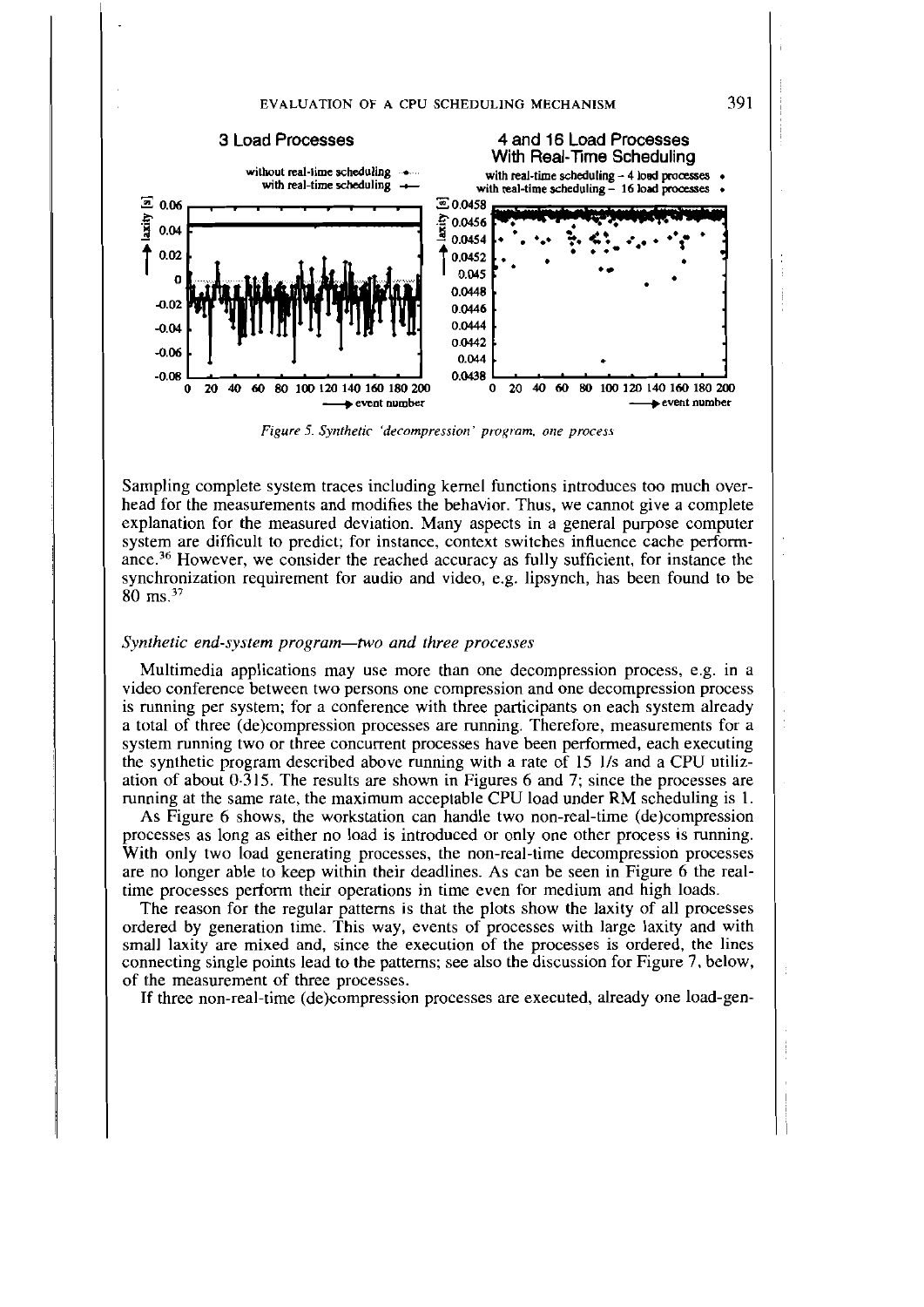



*Figure* **6.** *Syniheiir. 'derninprrssion' prograrn,* **hvo** *processer* 

erating process is sufficient that the System cannot provide its Service in time, as can be seen in Figure 7. Since starting a process is a common operation in UNIX workstations it cannot be assumed to be avoidable, hence, it can be expected that users would not accept the offered presentation because deadline violations occur which lower the Overall quality. Again, using real-time processes, the workstation provides correct service even for high loads.

The plot of the measurements for the three real-time processes running during medium and high additional workstation load without lines connecting the points in Figure 7 on the left side, bottom row, shows that the laxity of the processes is either 45.6 ms, 24.5 ms or 3.5 ms. The reason is that the real-time processes execute altemately and without interruption by each other. This is illustrated by Figure 7 on the right side, bottom row where the measurement for high load is plotted using a different pattem for each process.

From this graph it can be seen that in each iteration, the laxity of the first process is about 45.5 ms and those of the second and third processes are 24.5 ms and 3.5 ms,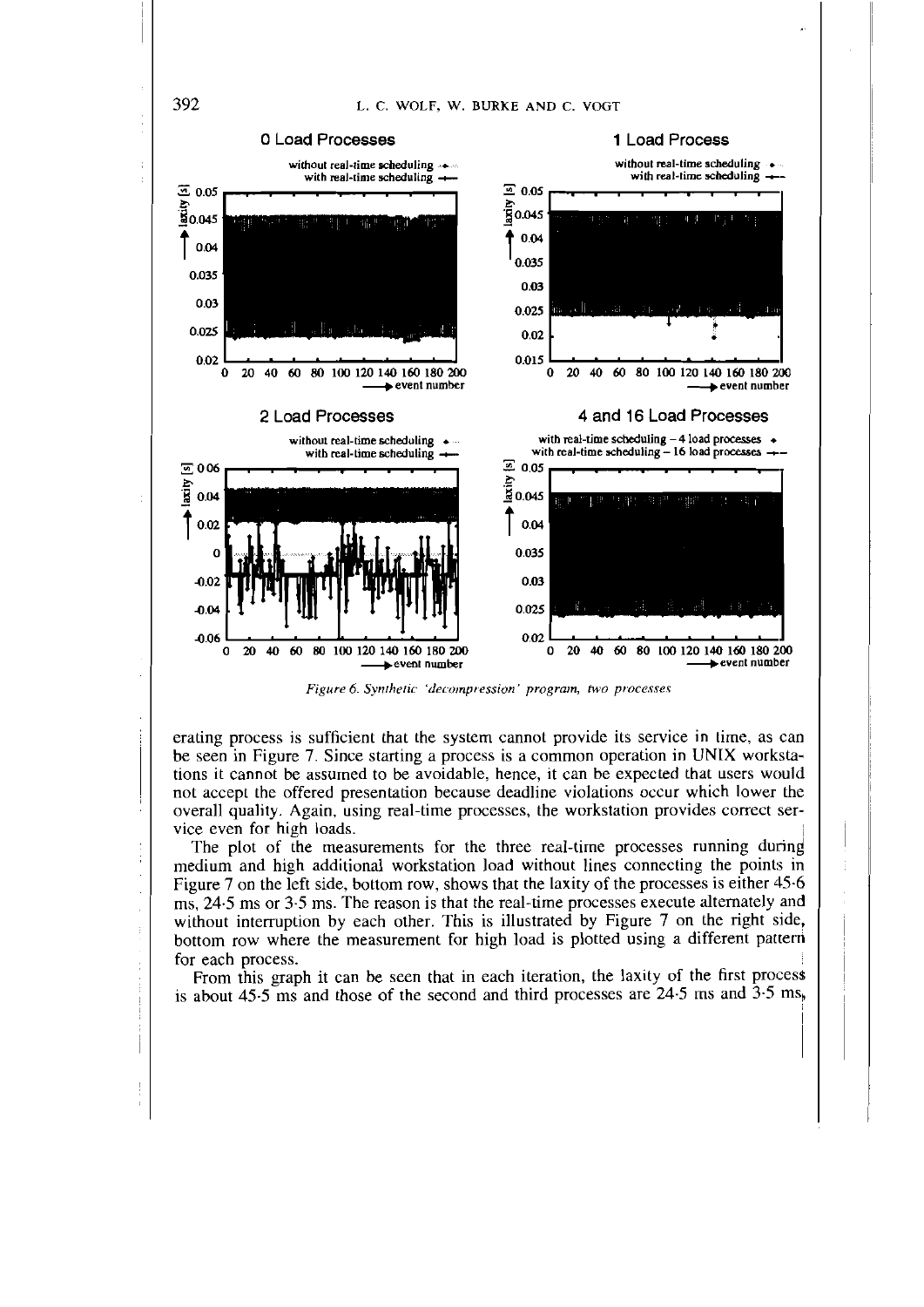

Figure 7. Synthetic 'decompression' program, three processes

respectively. The last 'segment' of 3.5 ms is not used by any real-time process, which means that  $3.5 \text{ ms} \times 15$   $1/s = 0.0525$  CPU time has been left.

This is in accordance with a per process CPU utilization of 0.315. which yields a total CPU utilization of 0.945. If the laxity of a process would altemate, the plot lines would cross the graph and yield a pattern as, for instance in the first graph seen on the left side, upper row.

## **Server scenario**

In a video-on-demand scenario two different interest areas exist. The client, typically using the system for playback, wants a reliable service from the server just as in the end-system scenario described above. The service provider, i.e. the owner of the server, wants to be able to serve as many streams as possible from one system without degradation of QoS since otherwise customers will be dissatisfied.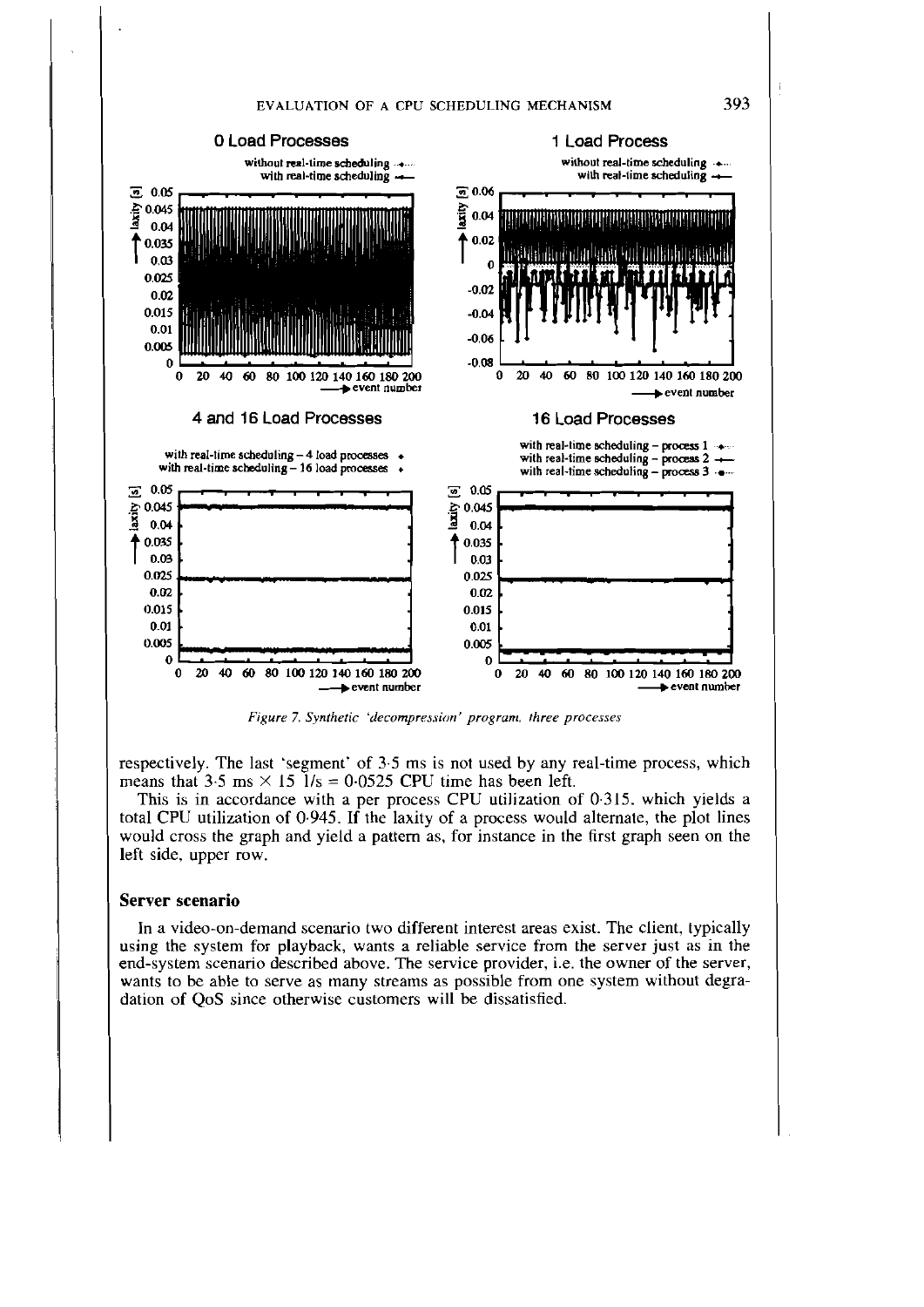## 394 **L. C. WOLF, W. BURKE AND C. VOGT**

The measurements presented in the following show that using real-time processes instead of non-real-time processes enables a guaranteed service and a larger number of concurrent streams and, hence, lowers the costs per stream.

#### **Slow** *sen'er*

First, a scenario where a single stream used up about *0.05* of the total CPU time has been examined. Each stream was served by a process operating with a rate of *30* 11s. Hence, at most 19 streams can be running, which means that the CPU utilization is  $19 \times 0.05 = 0.95$ . With 20 streams the system is overloaded and cannot provide any timely service. For the measurements a synthetic program similar to the one descnlbed above has been used.

As the graphs in Figure 8 demonstrate, with non-real-time processes the system cannot serve 17 streams. Using real-time processes, all 19 streams can be served even if high additional load is introduced into the system.<sup>\*</sup>

#### *Fast server*

Finally, the behavior of a server which is able to serve more streams, i.e. with a lower CPU utilization per stream, has been studied. The same workstation has been used for the measurements but the test program was changed to use less CPU time.

One stream was served by a process which executed with a rate of *30* 11s and required about *0.027* CPU time. The results are shown in Figure 9. Dunng the tests, *30* streams were the maximum executable without deadline violations if real-time scheduling was not used. For 31 streams and more an increasing number of missed deadlines have been found even if the system was idle and no load was introduced. As the right side of



**Figure** *8.* **Syrheric 'server' program, 17 and 19 streams** 

\* **The erecuiion sequence of the processes in not ordered, since the** 19 **processes musi be** rnapped **to fewer priocitiea. leading to switches between pmcesaes.** 

i

I

I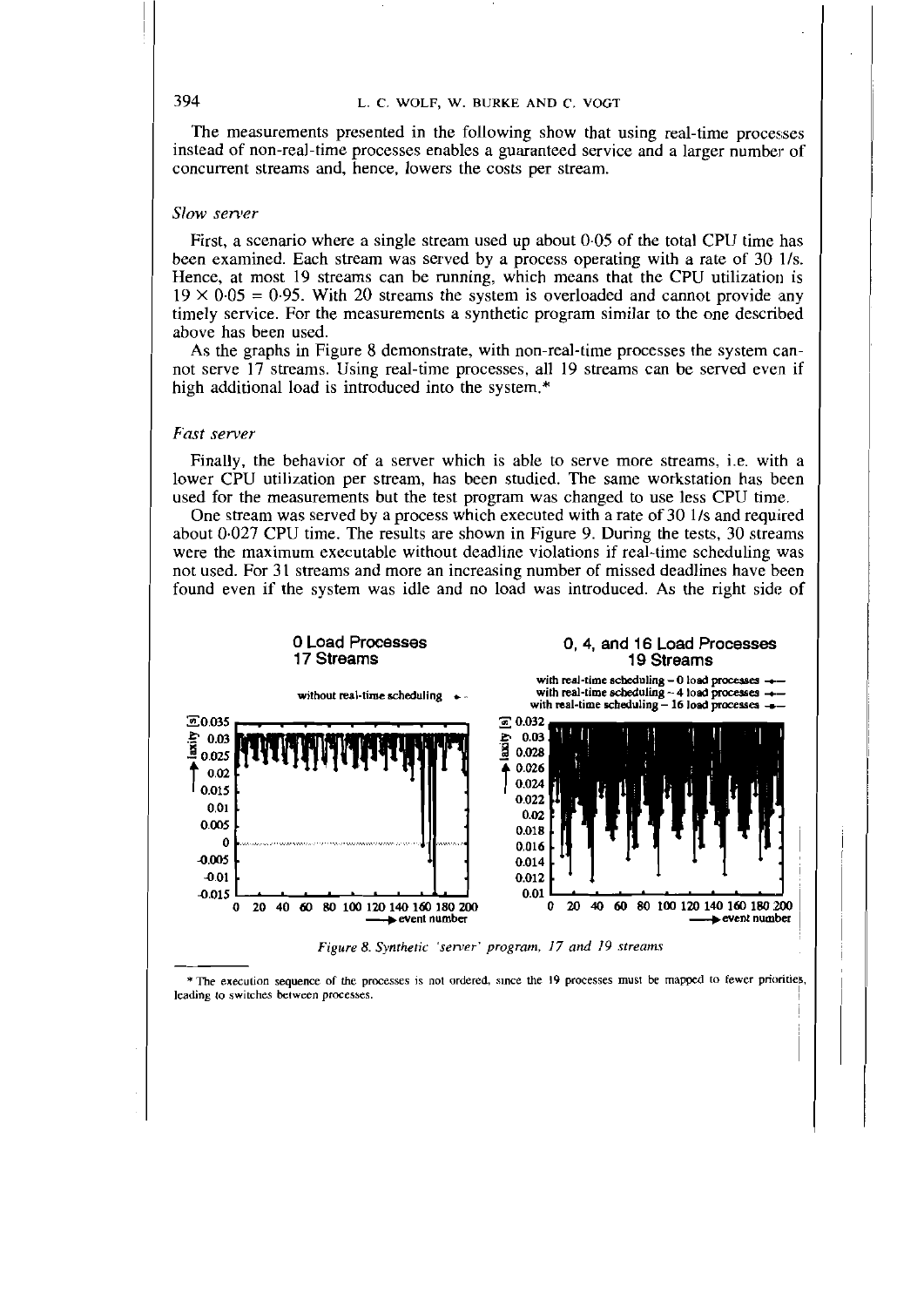



**Figur~ 9. Synthetic 'server' program on**  *:faster'* **yen3Pr.** 31. **32 and 36 srreams** 

Figure 9 demonstrates, using the real-time scheduler it was possible to execute 36 streams, yielding a total CPU utilization introduced through these real-time processes of 0.972, even if high load were introduced.

## RELATED WORK

Real-time mechanisms for multimedia systems are provided by several research systems. In most cases, these are based on a newly developed operating system kernel, and hence the problems of integrating the mechanisms into an existing kernel and the corresponding restrictions do not occur.

 $DASH<sup>19</sup>$  uses a deadline driven scheduling algorithm. As described before, due to the period-based process dispatching and the considerable overhead for priority changes, this approach is not useful for our scenario.

Sun's High Resolution Video (HRV) workstation project assumes that no deterministic bounds can be provided; thus, no guaranteed processing is available.<sup>38</sup> For several 'production-level' applications, we consider guaranteed processing to be so important that neglecting them is not acceptable.

In YARTOS (Yet Another Real-Time Operating System)<sup>39,40</sup> a new operating system kernel is designed. The task model is based on sporadic (instead of periodic) tasks. The schedulability test considers all accesses to shared resources, which are only availahle via kernel mechanisms, and avoids contention Situations. Hence, the mechanisms are not usable in conjunction with standard kernels.

Reference 41 describes a system similar to ours which yields comparable results. Their work is based on Real-Time Mach.<sup>42</sup> hence, due to the micro-kernel their approach is not usable in our operating system environment.

Other work from the field of real-time systems has already been quoted in the sections describing the scheduling algorithm and its implementation.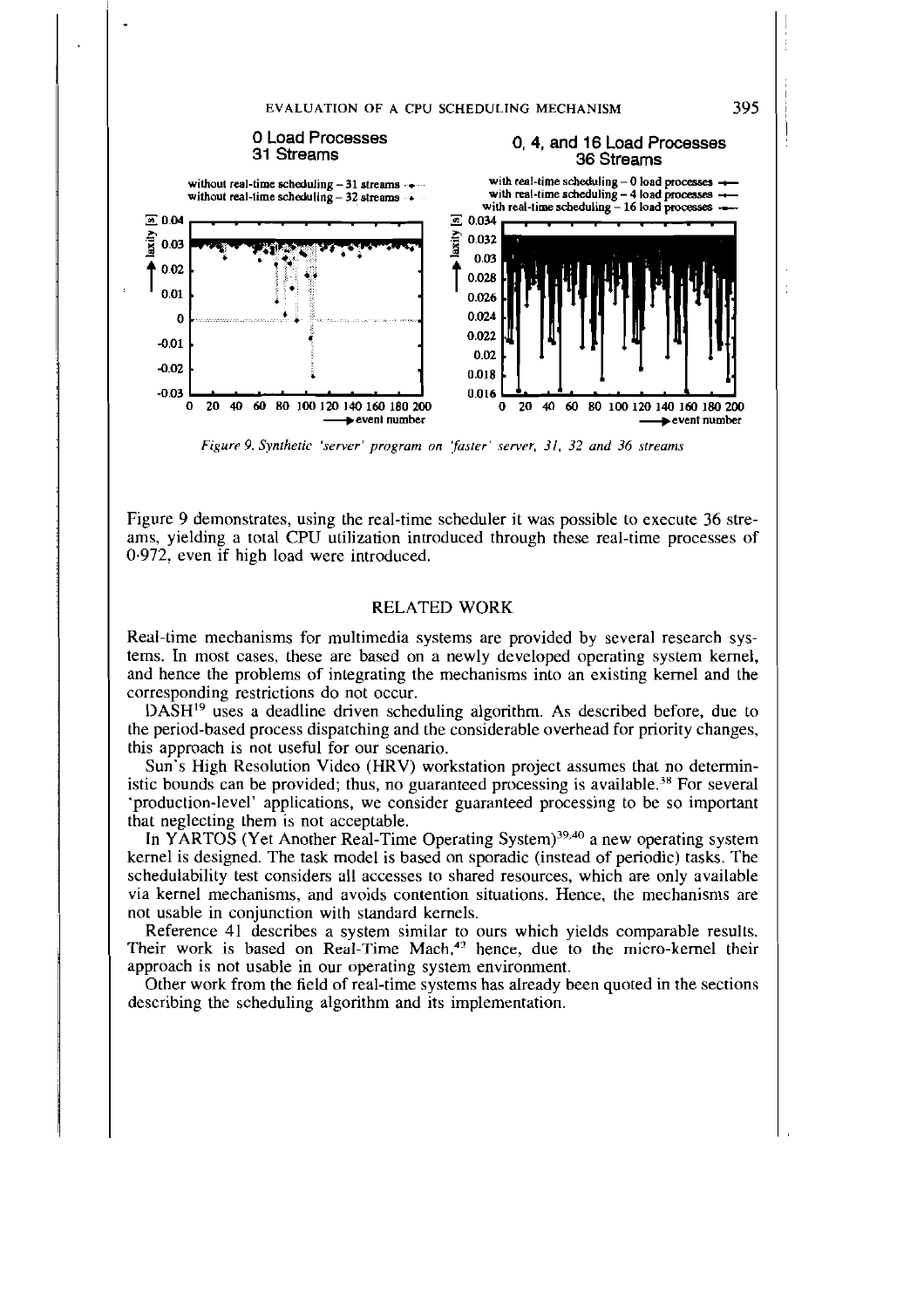## **396 L. C. WOLF, W. BURKE AND C. VOGT**

## POSSIBLE CLIENT SYSTEM ENHANCEMENTS

Using another process to present images to the user can lead to problems if this process is not under the control of the multimedia system. This is, for instance, the case in X Windows; here, the  $X$  server process displays the images. Even if shared memory between server and client is used, a non-real-time X server can introduce deadline violations, especially if it is single threaded and several requests from other programs have to be executed.

Increasing the priority of the  $X$  server slightly, e.g. via UNIX 'nice' mechanism, was sufficient in the test scenarios. Better solutions are either the provision of a real-time X server, whicb allows the specification of processing requirements or the 'transfer' of CPU reservation and the according priority to the server process as suggested in Reference 41, or a mechanism which allows a user program to bypass the  $X$  server by writing directly to a specific area on the screen. i.e. the display adapter memory.

For the latter, the window manager allows the user program to write to that area where its window is mapped by attaching the memory to the program's address space via a special system call; other memory areas may still be protected. Any change in the visibility, size, or location of the window is known inside the window manager which can change or withdraw the memory from the program's address space accordingly.

#### **CONCLUSIONS**

The inherent periodicity of continuous-media data requires operating system provicled mechanisms for timely operation. Simple methods, e.g. functions which only delay the execution of certain functions, are not suitable for general-purpose multimedia systems. Information about the programs' time characteristics are needed to apply real-time scheduling techniques which are a prerequisite for reliable QoS provision.

This paper discussed several approaches for time handling and described a real-time scheduling method and its implementation for a standard operating system kemel. Several multimedia applications  $(e.g., a video server)$  have been implemented successfully using the described scheduler.

The experimental evaluation shows that real-time scheduling is indeed necessary for end-system and video-on-demand server applications. The measurements demonstrate that the scheduler is able to provide QoS guarantees even for highly loaded systenis.

#### **ACKNOWLEEGEMENTS**

The authors would like to thank the anonymous referees for their comments and suggestions.

#### **REFERENCES**

- 1. Andreas Mauthe, Werner Schulz and Ralf Steinmetz, 'Inside the Heidelberg multimedia operating system. support: real-time processing of continuous media in OS/2', Technical Report 43.9214, IBM European **Networking Center, Heidelberg. Germany.** 1992.
- 2. Lars C. Wolf and Ralf G. Herrtwich, 'The system architecture of the Heidelberg Transport System',  $ACM$ *Operating Systems Review, 28(2), 51-64 (1994).*
- 3. **lohn Bames, 'Iniroducing AdagX',** *ACM Adn Lerierr,* 13(6), **61-13?** (1993).
- 4. **David B. Stewan, Donald E. Schmitz and Pradeep K. Kosla. 'The Chimera I1 rcal-time operating system**  for advanced sensor-based control applications', *IEEE Trans. on Systems, Man and Cybernetics*,  $22(6)$ , 1282-1295 (1992).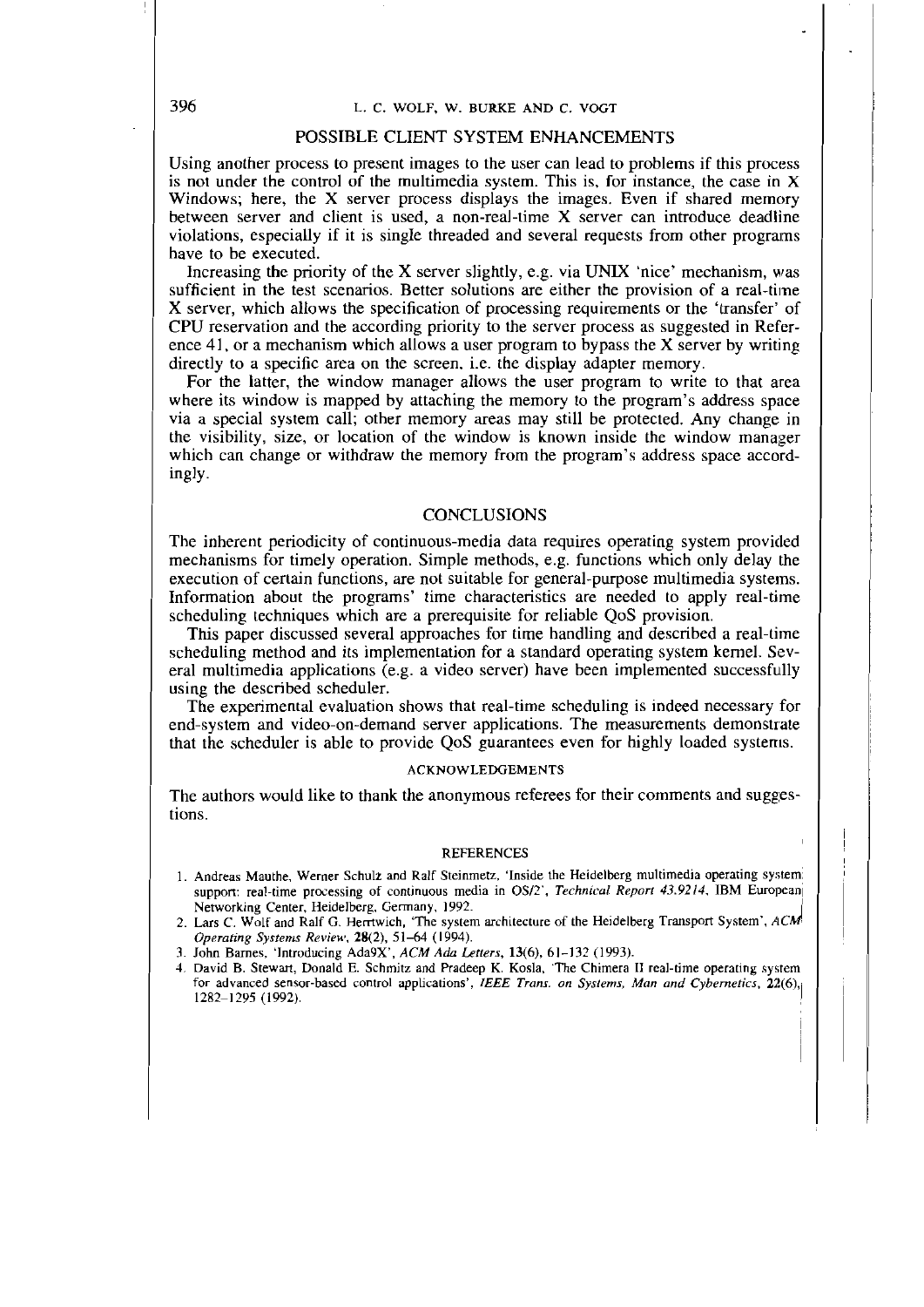- 5. Karsten Schwan and Hongyi Zhou, 'Real-time threads', *ACM Operating Systems Review,* 25(4). 3546 (1991).
- 6. Hideyuki Tokuda and Clifford W. Merccr, 'ARTS: A distributed real-time kernel'. *ACM Operaring System Review,* 23(3), 29-53 (1989).
- 7. Jun Nakajima, Masatomo Yazaki and Hitoshi Matsurnoto, 'Multimedialrealtinie exiensions for the Mach operating system'. Proceedings of the Summer 1991 Usenix Conference, Nashville. Tenn., 1991. pp. 183-198.
- 8. Brian N. Bershad, Edward D. Lazowska and Henry M. Levy, 'PRESTO: A system for object-oriented parallel programming', *Sofware-Pracrice and Experience,* 18(8), 713-732 (1988).
- 9. IEEE Standards Project P1003.4a, 'Threads Extension for Portable Operating Systems. Draft 6'. Febniary 1992.
- 10. IEEE Standard for Information Technology, Std 1003.1b-1993, 'System application program interface (API)-amendment 1: realtime extension', September 1993.
- 11. Sandeep Khanna. Michael Sebree and John Zolnowsky, 'Realtime scheduling in SunOS 5.V. *USENIX,*  Winter 1992.
- 12. R. L. Cruz, 'A calculus for network delay, part I: network elements in isolation', *IEEE Trans. Information Theorv,* 37(1) (1991).
- 13. Martin Andrews, 'Guaranteed performance for continuous media in a general purpose distribuied sysiem'. *Masters Projecl Reporl,* University of California, Berkeley, October 1989.
- 14. American National Standards Institute, 'Integrated services digital network (ISDN)—digital subscriber signaling system No.1 (DSS1)—signaling specification for frame relay bearer service', *ANS1 T1.617-1991*. June 1991.
- 15. Israel Cidon. Inder Gopal and Roch Guerin, 'Bandwidth management and congestion control in plaNET'. *IEEE Communications Magazine*, 28(10), 54-63 (1991).
- 16. Domenico Ferrari, Anindo Banejea and Hui Zhang, 'Network support for multimedia: A discussion of ihe Tenet approach', *TR-92-072*, International Computer Science Institute, Berkeley, CA, USA, 1992.
- 17. Mark Moran and Bernd Wolfinger, 'Design of **a** continuous media data transport service and proiocol'. *TR-92-019*. International Computer Science Institute, Berkeley, CA, USA, 1992.
- 18. Carsten Vogt, 'Quality-of-service management for multimedia streams with fixed arrival periods and variable frame sizes', *ACM Multimedia Systems*, 3(2), 66-75 (1995).
- 19. David P. Anderson, 'Metascheduling for continuous media', *ACM Trans. Compuier System.* 11(3), 226- 252 (1993).
- 20. Carsten Vogt, Ralf Guido Hemwich and Ramesh Nagarajan. 'HeiRAT: the Heidelberg Resource Administration Technique-design philosophy and goals', *Kommunikation in Verteilien Systemen*, Munich, Germany, March 1993.
- 21. Brinkley Sprunt, Lui Sha and John Lehoczky, 'Aperiodic task scheduling for hard-real-time systems', *Real- Time Systems*, **1**, 27–60 (1989).
- 22. John P. Lehoczky and Sandra Ramos-Thuel, 'An optimal algorithm for scheduling soft-aperiodic tasks in fixed-priority pieemptive systems'. *Proceedings of the IEEE Real-Time Svsrems Svmposium,* 1992, pp. 110-123.
- 23. Brinkley Spiunt and Lui Sha. 'Implementing spoiadic Servers in Ada'. *Technicnl Report CMU/SEI-90-TR-*6, Carnegie-Mellon University, Software Engineering Institute, Pittsburgh. PA, USA, May 1990.
- 24. Samuel J. Leffler, Marshall Kirk McKusick, Michael J. Karels and John S. Quarterman, The Design and *Implementation of the 4.3-BSD UNIX Operating System. Addison-Wesley. Reading. Mass., 1989.*
- 25. C. L. Liu and James W. Layland, 'Scheduling algorithms for multiprogramming in a hard-realtime environment', *Journal of the ACM*, 20(1), 47-61 (1973).
- 26. Hartmut Wittig. Lars C. Wolf and Carsten Vogt, 'CPU utilirarion of multimcdia processes: thc HciPOET measurement tool'. Proceedings of the Second International Workshop on Advanced Teleservices and High-Speed Communication Architectures, Heidelberg, Germany, September 1994.
- 27. Daniel 1. Katcher. Hiroshi Arakawa and lay K. Strosnider, 'Engineering and analysis of fixed priority schedulers', *IEEE Trans. on Software Engineering*, 19(9), 920-934 (1993).
- 28. John Lehoczky. Lui Sha and Ye Ding. 'The rate monotonic scheduling algorithm: exact characteriration and average case behavior', Proceedings of the Tenth IEEE Real-Time Systems Symposium, Santa Monica, CA, USA, 1989, pp. 166-171.
- 29. Lui Sha, Ragunathan Rajkumar. John Lehoczky and Krithi Ramamritham, 'Mode change protocols for priority-drivcn preemptive scheduling'. *Reol Time Sysiems,* l(3). 243-263 (1989).